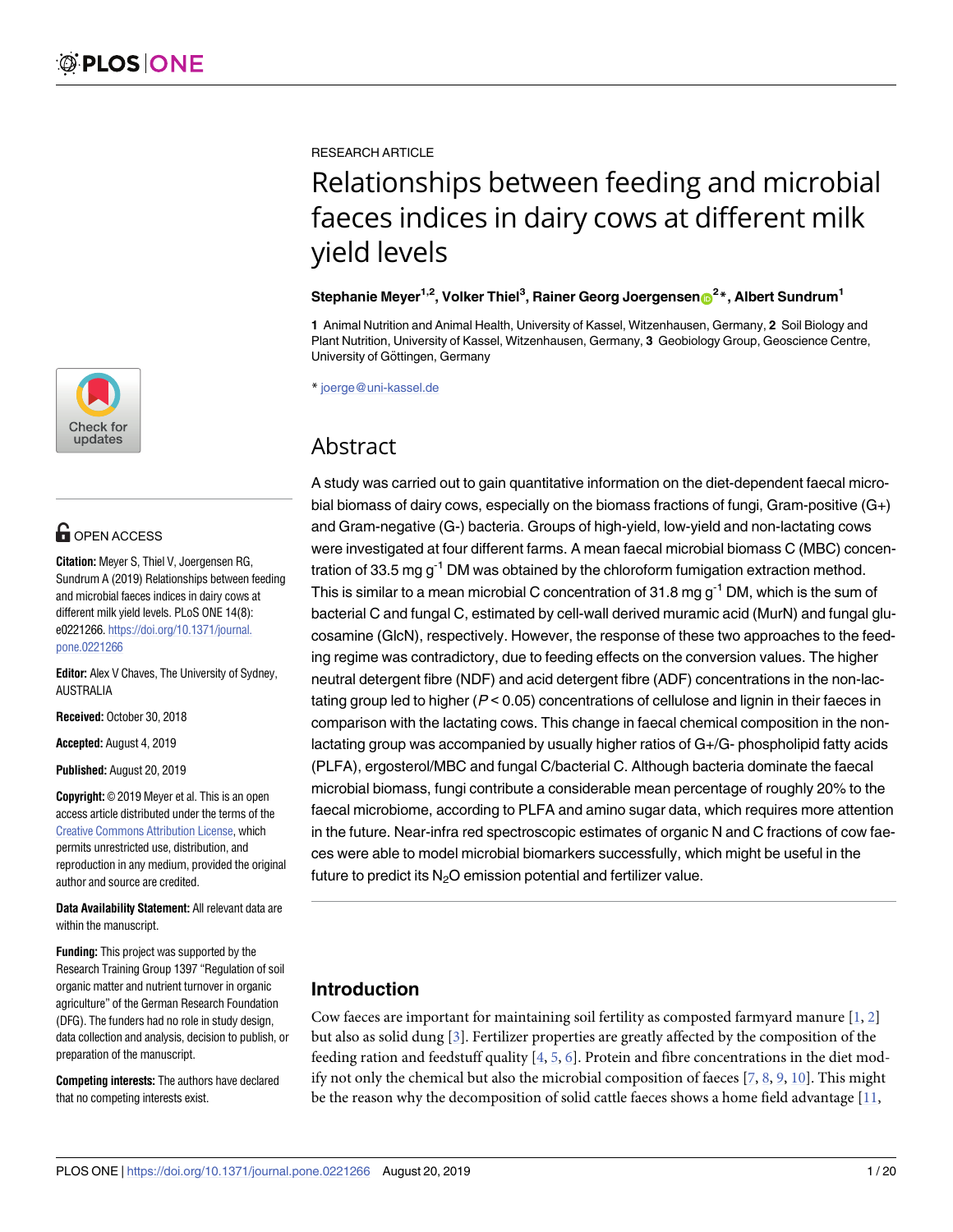<span id="page-1-0"></span>[12\]](#page-15-0), which typically indicates faster organic matter decomposition in the habitat where it was produced, as compared with its decomposition at translocated places [[13](#page-15-0)]. For this reason, knowledge about the characteristics of solid manure should be increased, as investigations of feeding effects have mainly focused on slurry in the past.

More than 50% of faecal N is derived from microorganisms  $[14]$  $[14]$  $[14]$ , so that quantifying the faecal microbial biomass is important to assess nutrient use efficiency and to provide information on fermentation process dynamics. Biomass approaches have the advantage of clearly separating between substrate remains and living microorganisms, responsible for further decomposition [\[15\]](#page-15-0). Knowledge on the exact size of microbial biomass carbon (MBC) is required for research on its turnover [[16](#page-15-0)], on nutrient mobilisation and immobilization processes [\[17\]](#page-15-0) and on stoichiometric considerations [\[18;](#page-15-0) [19\]](#page-15-0).

However, information on microbial biomass in fresh faeces is rare, due to methodological constraints [[8\]](#page-15-0). It should be considered that rumen and gut contain not only numerous saprotrophic bacteria, but also archaea and fungi [\[7,](#page-15-0) [20,](#page-15-0) [21\]](#page-15-0), which are transferred to the soil directly after defecation [\[3](#page-15-0), [22](#page-16-0)] or as farmyard manure [[23](#page-16-0), [24](#page-16-0), [25](#page-16-0)]. Fungi, in particular, are often neglected as a component of the gut microbiome [[7](#page-15-0), [26](#page-16-0)], although they may contribute 30% or more to the faecal microbial biomass [[8,](#page-15-0) [9\]](#page-15-0).

The chloroform fumigation extraction (CFE) method makes it possible to estimate the biomass of all living microorganisms [\[27,](#page-16-0) [28\]](#page-16-0) that exhibit an intact cell membrane in solid substrates but also in liquid cultures [\[29\]](#page-16-0), without discriminating any functional microbial group [\[15\]](#page-15-0). Consequently, CFE has been successfully used for microbial biomass determination in pig manure [[30](#page-16-0)] and cattle faeces [[8](#page-15-0), [9](#page-15-0), [22](#page-16-0)]. Microbial cell wall components, i.e. amino sugars, are important indicators for microbial biomass in freshly colonized substrates such as roots [\[31\]](#page-16-0) or faeces [[8](#page-15-0), [9,](#page-15-0) [22,](#page-16-0) [32\]](#page-16-0). Due to their specificity, bacterial muramic acid (MurN) and fungal glucosamine (GlcN) give additional precise information on the contribution of the two largest functional groups to the microbial biomass [\[33\]](#page-16-0). In contrast to soil, where cell wall components accumulate in soil organic matter [[31](#page-16-0), [33](#page-16-0)], the CFE method and sum of bacterial C and fungal C, calculated on the basis of MurN and fungal GlcN, should give virtually the same concentration of microbial biomass [\[8](#page-15-0), [9](#page-15-0)].

Cell-membrane components are another group of important biomarkers for the biomass of specific microbial groups. Phospholipid fatty acids (PLFA) have been successfully used to obtain information on the biomass of the main functional microbial groups in faeces [\[20,](#page-15-0) [21\]](#page-15-0), i.e. fungi (18:2ω6,9) but especially Gram-positive (G+) and Gram-negative (G-) bacteria. Archaea are an important component in the ruminal microbial community [[34](#page-16-0), [35](#page-16-0)] and consequently also in the gut [\[21,](#page-15-0) [36,](#page-16-0) [37\]](#page-16-0). The presence of methanogenic archaea can be determined by the cell-membrane component archaeol (1,2-di-*O*-phytanyl-*sn*-glycerol) [[38](#page-16-0)]. Cholesterol is present in the membrane in many fungal species, especially in earliest fungal phyla [\[39\]](#page-16-0), but it may also be an index for the presence of gut cells in faeces. Sitosterol occurs in the membrane of many plant species [[40](#page-16-0)]. Ergosterol is an index for fungal biomass in soil [\[41\]](#page-16-0), but also in cow faeces [[8,](#page-15-0) [9\]](#page-15-0).

The first important steps to assess the effects of the feeding regime on the microbial biomass were conducted under the fully controlled conditions of an experimental farm [[9](#page-15-0)]. The current study includes a larger number of cows under practical farming conditions, reflecting the real diet variation for high milk yield, low milk yield and non-lactating cows. The central objective was to gain quantitative information on the diet-dependent faecal microbial biomass of dairy cows, especially on the large functional groups, i.e. the biomass fractions of G+ and G- bacteria and fungi, extending the spectrum of methodological approaches in comparison with Jost et al. [\[9\]](#page-15-0). This made it possible to investigate the following four hypotheses: (1) CFE, amino sugars and total PLFA give similar information on total microbial biomass in cow faeces,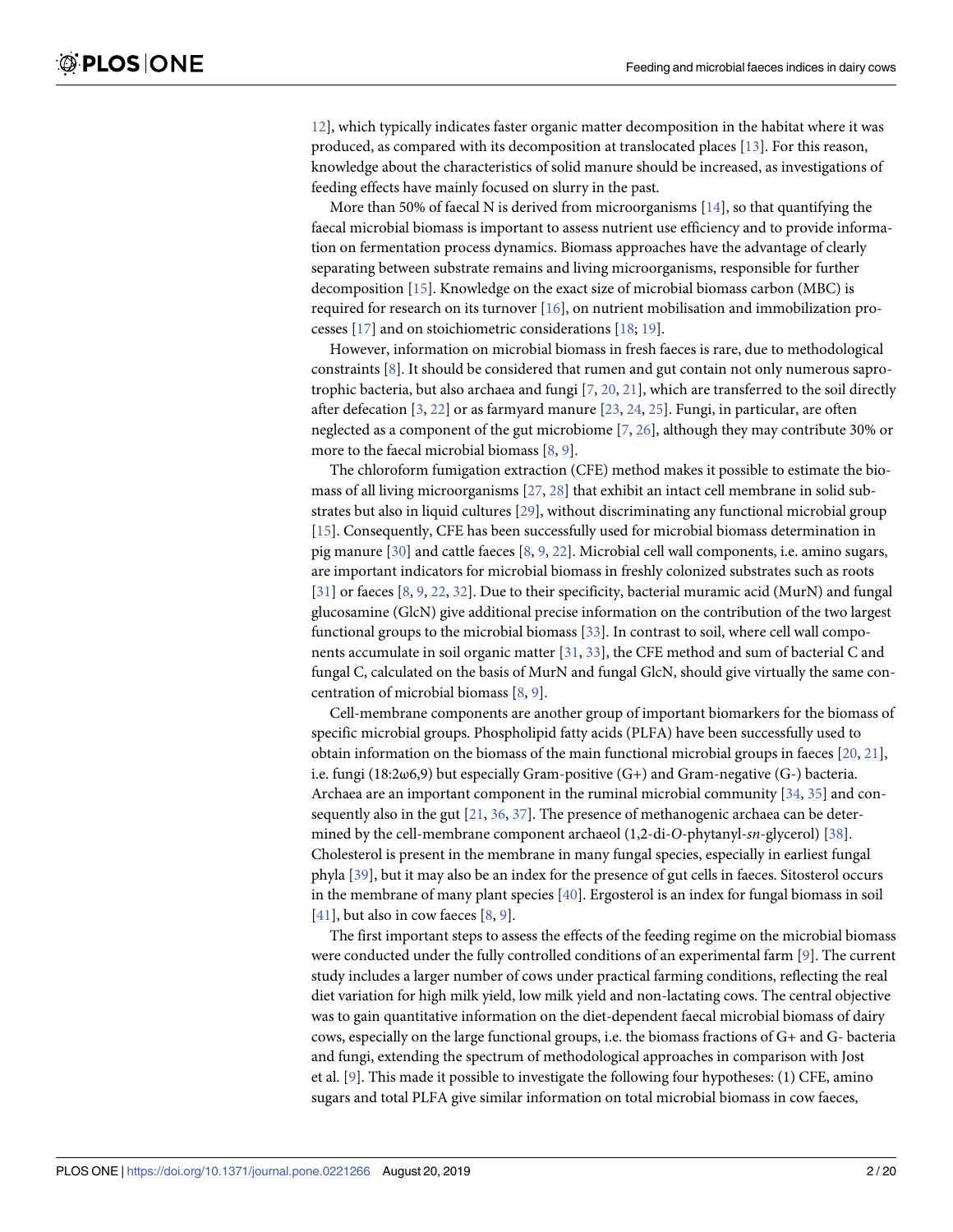<span id="page-2-0"></span>although they have been calibrated in soil. (2) MurN and bacterial PLFA give similar information on faecal bacterial biomass. (3) Ergosterol, PLFA 18:2ω6,9, and fungal GlcN give similar information on faecal fungal biomass. (4) The direction of shifts in microbial functional groups in cow faeces can be estimated from the chemical feedstock composition, even from the highly variable rations under practical farming conditions.

# **Materials and methods**

#### **Sampling and preparation of faeces**

Three feeding regime treatments were established at four private farms according to the milk yield level of dairy cows (*Bos primigenius taurus*, var. German Holstein): high-yield, low-yield, and non-lactating. Five cows were randomly selected per treatment on each farm, i.e. a total of 60 faecal samples were taken for this study. At Wolkramshausen (Thuringia) and Oederan (Saxonia), the cows were fed with a total mixed ration based on maize silage. The dairy herd at Wolkramshausen included 371 dairy cows, yielding on average 33.3 kg milk  $\text{row}^1 \, \text{d}^{-1}$ . At Oederan, a herd of 930 cows produced on average 28.9 kg milk cow<sup>-1</sup> d<sup>-1</sup>. At Rotenburg (Schleswig-Holstein), a herd of 137 animals was fed with a mixed ration of grass and maize silage and yielded on average 27.6 kg milk  $\text{row}^{-1}$  d<sup>-1</sup>. The diets of low- and high-yield cows were supplemented with concentrate, individually allocated by transponder control. At Aurich (Lower Saxony), a herd of 146 cows produced an average yield of 24.0 kg milk  $\text{row}^{-1}$  d<sup>-1</sup>. They were fed with a mixed ration based on grass and maize silage in the stable in addition to daily grazing during the vegetation period. Low-yield and high-yield cows received different concentrates, individually allocated by transponder control.

On each farm, faecal samples were taken rectally, homogenized, frozen in liquid  $N_2$  and stored at -18˚C. One subsample of the faeces was dried at 60˚C (72 h), ground and used for dry mass (DM) determination and chemical analyses via near infrared spectroscopy. Another subsample was freeze-dried at -32˚C (Christ Alpha l-5) for 24 h and used for lipid and amino sugar extraction.

#### **Near-infrared spectroscopy (NIRS)**

For oven-dried faeces, near-infrared spectroscopy (FOSS 6500, Rellingen, Germany) was used to determine total N, ammonium-N, NDF (neutral detergent fibre), ADF (acid detergent fibre), ADL (acid detergent lignin), BEDN (bacterial and endogenous debris N), WSN (water soluble N), and UDN (undigested dietary N) according to Althaus et al. [\[42\]](#page-16-0). Cellulose was calculated as the difference between ADF and ADL, hemicellulose as the difference between NDF and ADF. Metabolizable energy (ME) is the feed energy available for growth or reproduction, net energy lactation (NEL) is the feed energy available for maintenance, growth and milk production.

One bulk sample of the feedstuff was taken per feeding regime per farm and analysed for its chemical composition, using near-infrared spectroscopy (FOSS 6500) as described in detail by Althaus et al. [\[42\]](#page-16-0). The  $R^2$  values as well as calibration (SEC = standard error of calibration in  $mg g^{-1}$ ) and quality (slope, SEC/SD = standard error of calibration / standard deviation) indices are for crude protein:  $R^2 = 0.98 \pm 0.6$  SEC, slope = 1.001, and SEC/SD = 0.15, for NDF:  $R^2$  = 0.96 ±0.6 SEC, slope = 1.000, and SEC/SD = 0.12, and for ADF:  $R^2$  = 0.94 ±1.2 SEC, slope = 1.000 and SEC/SD = 0.17. Concentrations of NDF and ADF were highest (*P <* 0.05), while those of ME and NEL were lowest  $(P < 0.05)$  in the feedstuffs of the non-lactating group [\(Table](#page-3-0) 1). Crude protein and hemicellulose concentrations did not differ between the feeding groups and varied around 14% and 21%, respectively. Both indices were lowest (*P <* 0.05) at Aurich, whereas NDF was lowest (*P <* 0.05) at Rotenburg, and ADF at Wolkramshausen.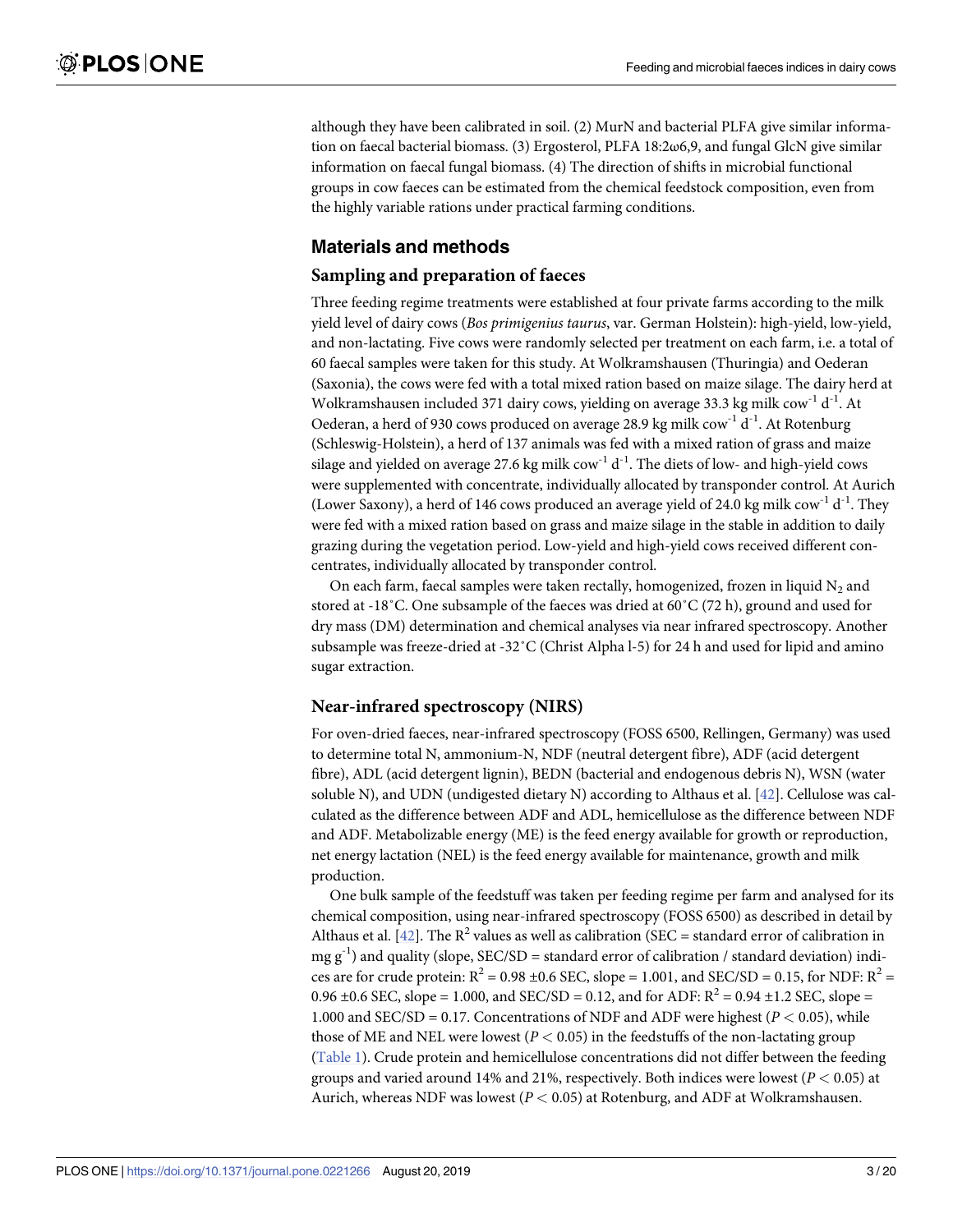|                    | Crude protein        | <b>NDF</b>           | <b>ADF</b>             | Hemicellulose     | ME                  | <b>NEL</b>          |
|--------------------|----------------------|----------------------|------------------------|-------------------|---------------------|---------------------|
|                    |                      |                      | $(MJ kg-1 DM)$         |                   |                     |                     |
| Farm location      |                      |                      |                        |                   |                     |                     |
| Aurich             | 11.9 <sup>b</sup>    | 40.4 $\degree$       | 23.5                   | 16.9 <sup>b</sup> | $9.5^{b}$           | 5.6 <sup>a</sup>    |
| Oederan            | $14.1$ <sup>ab</sup> | $46.5$ <sup>ab</sup> | 24.8                   | 21.7 <sup>a</sup> | 9.7 <sup>ab</sup>   | 5.7 <sup>ab</sup>   |
| Rotenburg          | 15.9 <sup>a</sup>    | 47.6 <sup>a</sup>    | 26.0                   | 21.7 <sup>a</sup> | 10.4 <sup>a</sup>   | 6.1 <sup>a</sup>    |
| Wolkramshausen     | $15.8$ $^{\rm a}$    | 43.6 $^{b}$          | 21.4                   | $22.2$ $^{\rm a}$ | $9.8$ <sup>ab</sup> | $5.7$ <sup>ab</sup> |
| SEM                | 0.52                 | 0.77                 | 0.92                   | 0.73              | 0.14                | 0.10                |
| Milk yield         |                      |                      |                        |                   |                     |                     |
| High               | 14.9                 | $40.4$ $^{\rm C}$    | $21.2$ $^{\rm B}$      | 19.2              | $10.4$ $^{\rm A}$   | $6.2^{\text{A}}$    |
| Low                | 15.0                 | 43.7 <sup>B</sup>    | $22.6$ $^{\mathrm{B}}$ | 21.1              | 10.0 <sup>A</sup>   | 5.9 $^{\rm A}$      |
| Non                | 13.3                 | 49.5 $^{A}$          | $28.0$ $^{\rm A}$      | 21.5              | $9.2^{\text{B}}$    | 5.3 <sup>B</sup>    |
| SEM                | 0.45                 | 0.67                 | 0.80                   | 0.63              | 0.12                | 0.08                |
| Probability values |                      |                      |                        |                   |                     |                     |
| Milk yield         | <b>NS</b>            | 0.01                 | 0.01                   | <b>NS</b>         | 0.01                | 0.01                |
| Farm               | 0.01                 | < 0.01               | <b>NS</b>              | 0.01              | 0.02                | 0.03                |
| CV(± %)            | 13                   | 7                    | 9                      | 12                | $\overline{4}$      | 5                   |

<span id="page-3-0"></span>[Table](#page-2-0) 1. Mean chemical composition of the cow feedstuff, broken down according to the four farms and the three milk yield groups; NDF = neutral detergent fibre; **ADF = acid detergent fibre; ME = metabolizable energy; NEL = net energy lactation.**

SEM = standard error of mean; CV = mean coefficient of variation between replicate farms (n = 4); different lowercase superscript letters within a column indicate a significant difference between the farms ( $P < 0.05$ , Holm-Sidak test); different uppercase superscript letters within a column indicate a significant difference between the milk yield groups (*P <* 0.05, Holm-Sidak test).

<https://doi.org/10.1371/journal.pone.0221266.t001>

# **Ergosterol analysis**

Ergosterol, a fungal cell membrane component, was determined as described by Wentzel and Joergensen [[43](#page-16-0)]. A sample of 0.5 g freeze-dried faeces was saponified by adding 10 ml methanol, 2.5 ml ethanol and l g potassium hydroxide (KOH). Then, ergosterol was extracted in two steps with 15 and l0 ml hexane. A 15 ml aliquot of the hexane phase was evaporated at 40˚C until dryness, resolved in 10 ml methanol, filtered, and stored at 4˚C until measurement [\[43\]](#page-16-0). Ergosterol was determined by reversed-phase high-performance liquid chromatography (HPLC). Separation was performed with 100% methanol as mobile phase on a Phenomenex (Aschaffenburg, Germany) HyperClone BDS C18 (150 mm length × 4.6 mm diameter, 5 μm particle size, 13 nm pore size) column, using a Dionex (Germering, Germany) HPLC system with a UV detector set at 282 nm.

#### **Amino sugars analysis**

Amino sugars, i.e. muramic acid (MurN), glucosamine (GlcN), and galactosamine (GalN) were determined by HPLC [\[44\]](#page-16-0), as described by Indorf et al. [\[45\]](#page-16-0). A sample of 0.5 g freezedried faeces was weighed into a 30 ml test tube, mixed with 10 ml of 6 M hydrochloric acid (HCl), and heated for 3 h at 105˚C. After filtration, HCl removal, re-suspension in water, and centrifugation, the supernatant was stored at -18˚C until the HPLC measurements [\[45\]](#page-16-0). Chromatographic separation was performed by automated pre-column OPA (ortho-phthaldialdehyde) derivatization on a Phenomenex HyperClone ODS C18 column (125 mm length  $\times$  4.0 mm diameter, 5 μm particle size, 12 nm pore size) at 35˚C using a Dionex (Germering, Germany) HPLC system with a fluorescence detector, set at 445 nm emission and 330 nm excitation wavelengths [[45](#page-16-0)].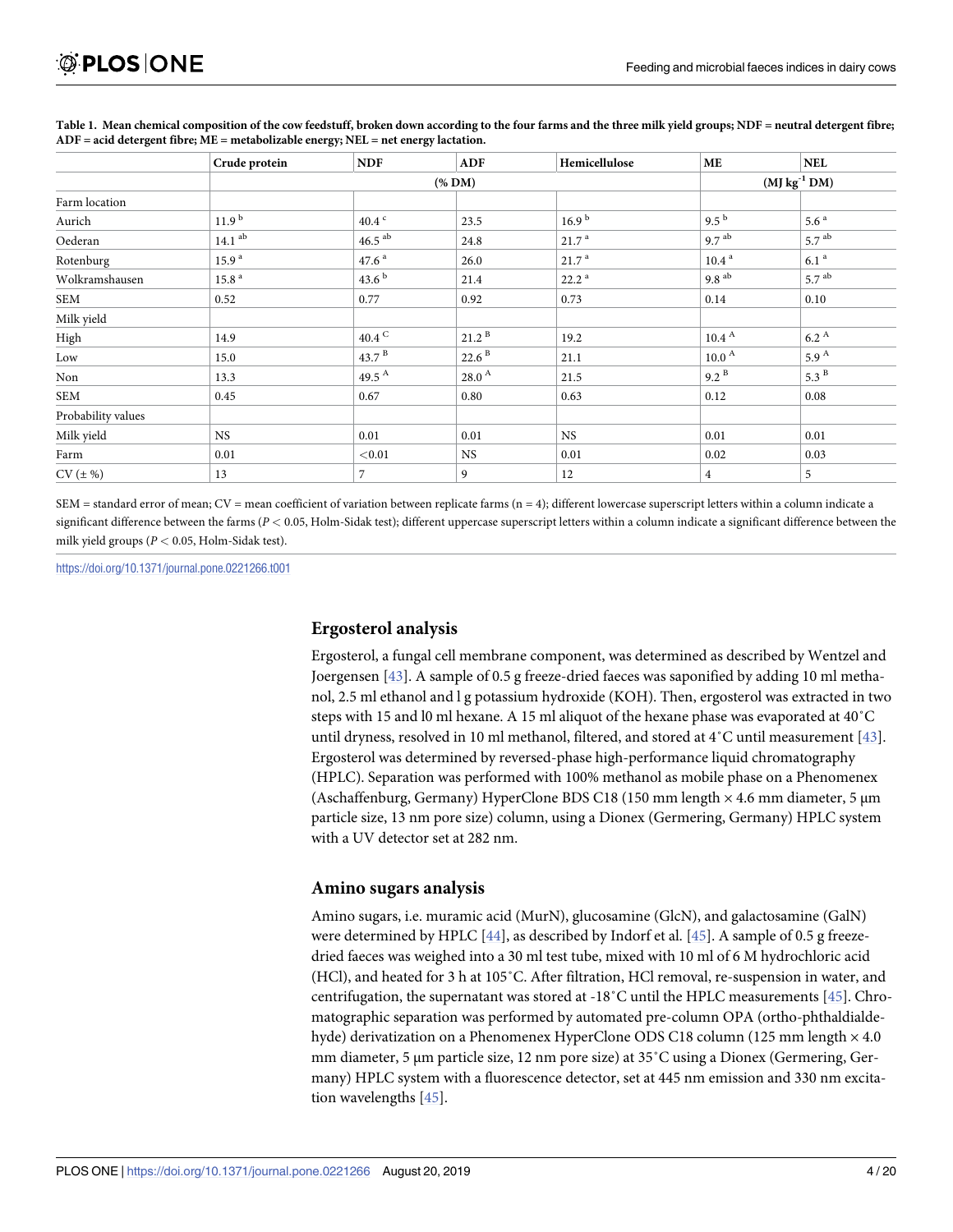<span id="page-4-0"></span>Fungal C (mg  $g^{-1}$  DM) was calculated as an index for fungal residues by subtracting bacterial GlcN from total GlcN, assuming that MurN and GlcN occur at a 1 to 2 molar ratio in bacteria [\[33,](#page-16-0) [46\]](#page-17-0): mg fungal C g<sup>-1</sup> DM (mmol GlcN– 2 mmol MurN)  $\times$  179.2 g mol<sup>-1</sup>  $\times$  9, where 179.2 is the molecular weight of GlcN and 9 the factor to convert fungal GlcN to fungal C [[24](#page-16-0)]. Bacterial C (mg  $g^{-1}$  DM) was calculated as an index for bacterial residues by multiplying MurN in mg  $g^{-1}$  DM by 45 [\[31\]](#page-16-0). Microbial C (MC) was the sum of fungal C and bacterial C, based on amino sugar analysis.

# **Microbial biomass C and N**

Microbial biomass C (MBC) and N (MBN) were estimated by the chloroform fumigation extraction method [\[27](#page-16-0), [28](#page-16-0)] with few modifications. Two freshly thawed faecal samples equivalent to 0.5 g DM were weighed in conical flasks. One sample was fumigated at 25˚C with ethanol-free CHCl<sub>3</sub>, which was removed after 24 h. Fumigated and non-fumigated portions were extracted with l00 ml of 0.5 M  $K_2$ SO<sub>4</sub> for 30 min by horizontal shaking at 200 rev  $min^{-1}$ . Following centrifugation (10 min at 4,000 *g*), faecal extracts were filtered and stored at–l8˚C until measurement. Organic C and total N in the extracts were measured using the multi N/C 2001S analyser (Analytik Jena, Germany). MBC was calculated as  $E_C / k_{\text{EC}}$ , where  $E_C$  = (extractable organic C from fumigated samples)–(extractable organic C from non-fumigated samples) and  $k_{\text{EC}}$  = 0.45 [\[47,](#page-17-0) [48\]](#page-17-0). MBN was  $E_N / k_{\text{EN}}$ , where  $E_N$  = (extractable total N from fumigated samples)–(extractable total N from non-fumigated samples) and  $k_{EN} = 0.54$ [\[27](#page-16-0), [49](#page-17-0)].

# **Lipid extraction**

For lipid extraction [[50](#page-17-0)], a sample of 1.0 g freeze-dried faeces weighed into glass bottles and 25 ml CHCl<sub>3</sub>, 50 ml methanol, and 20 ml phosphate buffer (0.05 M, pH 7) were added. The lipids were extracted by 2 h horizontal shaking at 200 rev min<sup>-1</sup>. Then, 25 ml CHCl<sub>3</sub> and 25 ml of deionized water were added and the samples left for 24 h. Finally, the organic phase was separated in a funnel after filtering the extract through a glass filter covered with celite. The organic phase was vacuum evaporated at 40˚C to dryness and transferred with 4 ml methanol to a vial. Half of the sample was dried under  $N_2$  and stored at -18°C. The rest was added to a silica gel filled solid phase extraction cartridge (l2 g, 55 μm) for separation into neutral-, glycol- and phospholipid fatty acids (PLFA) with 12 ml CHCl3, 12 ml acetone and 48 ml methanol, respectively. The resulting PLFA fraction was evaporated and suspended in 4 ml of the respective solvent, dried under  $N_2$  and prepared for gas chromatography (GC) analysis.

To the PLFA fraction, 1 ml of a mixture of trimethyl-chlorosilane (TMCS)/methanol (1/9 v/v) was added and the samples were incubated for 90 min at 90˚C. After cooling, hexane was added, the sample shaken and the hexane phase transferred to a new vial (repeated 3 times with 0.5 ml). Both transformed fractions were dried under  $N_2$  and l ml hexane with an internal standard, c19:0 (methylene-nonadecanoate, Fluka), was added to quantify the neutral and phospholipid fatty acids (PLFA). Separation of the fractions took place with a Varian CP3S00 GC coupled to a VARIAN 1200 LMS. Peaks were identified by their mass spectra and external standards (TM 37 Component FAME Mix 47885-U and P-BAME 2447O8O-U, Supelco, USA; 1,2-di-O-phytanyl-sn-glycerol 999986C, Avanti Polar Lipids, USA).

Fatty acids were termed in order of the total number of C atoms: number of double bonds, followed by the position of the double bond from the methyl end of the molecule; cis and trans were indicated by c and t, respectively. The prefixes a and i indicate anteiso and iso branching, cy refers to cyclo-propane fatty acids. The fatty acids i15:0, a15:0, i16:0, i17:0, and a17:0 indicated Gram-positive (G+) bacteria, whereas 16:1ω9 and cy 17:0 indicated Gram-negative (G-)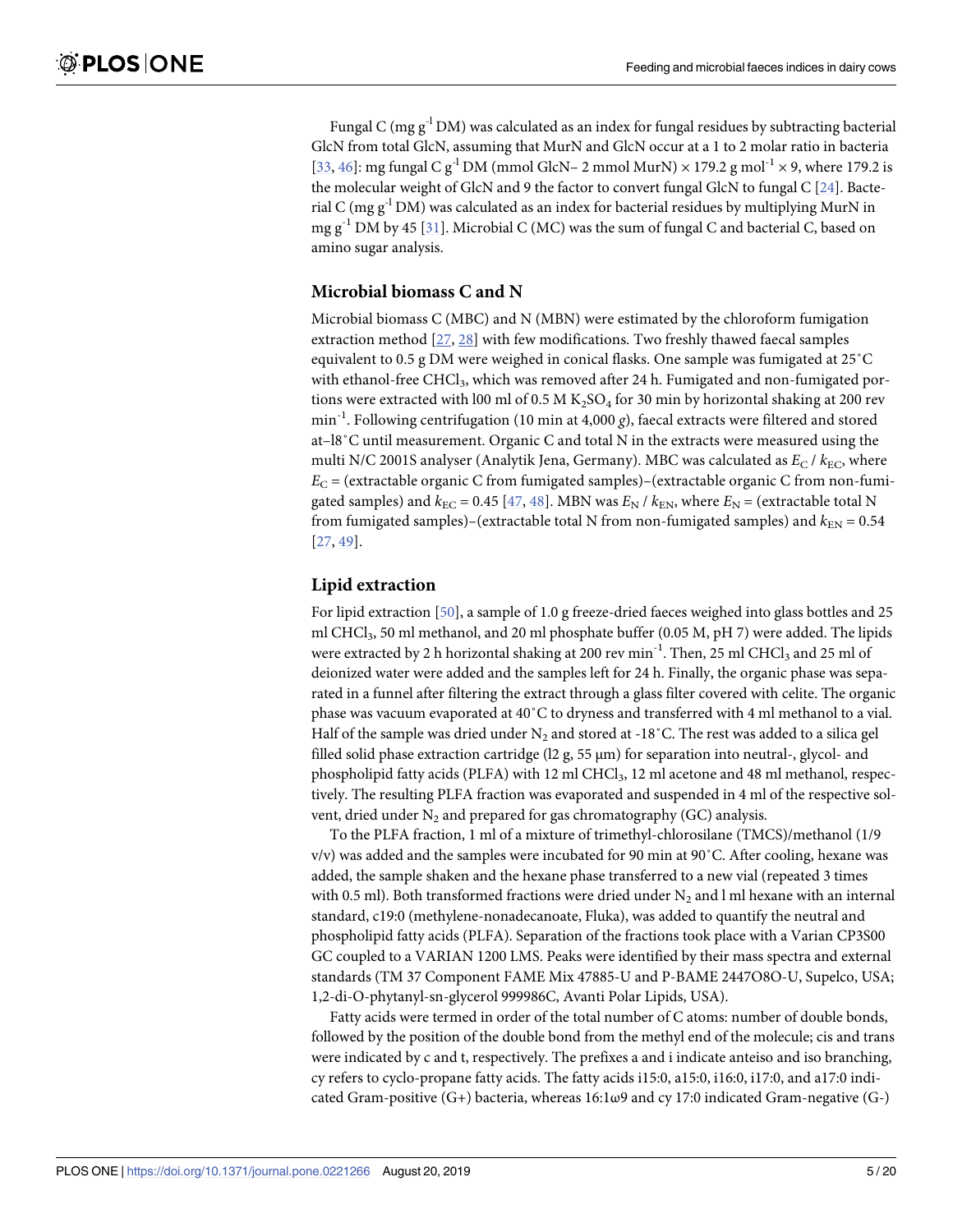<span id="page-5-0"></span>bacteria. Linoleic acid (18:2ω6,9) indicated fungal PLFA. The methanogenic archaea are indicated by the amount of archaeol.

#### **Statistical analysis**

All results presented are expressed on an oven-dry basis (about 24 h at 105˚C). Normality was tested by the Shapiro–Wilk test and equal variance by the Levene test. The data were square root- (fungal GlcN) or ln-transformed (hemicellulose, fungal PLFA, cholesterol, sitosterol, archaeol, G+/G- PLFA, fungal/bacterial PLFA, and ergosterol/MBC) if they did not fulfil these two requirements. Effects of feeding regime treatments according to the milk yield level as fixed factor and effects of farm as random factor on chemical and microbial faecal properties were tested by a two-way ANOVA, using the Holm-Sidak post-hoc test at a significance level of *P <* 0.05. Effects of feeding regime treatments and farms on feedstuff composition were analysed by a two-way ANOVA, using a general linear model (GLM) procedure without interactions, as no replicates were taken per feeding regime at each farm. Multiple linear relationships were calculated between chemical faeces properties as independent variables, selected by stepwise forward regression analysis, and MBC, ergosterol, fungal GlcN, fungal PLFA 18:2ω6,9 and archaeol as dependent variables. All regression models were tested for normality (Shapiro–Wilk), constancy of variance, the absence of correlation between the residuals (Durbin– Watson statistics) and the absence of multi-collinearity, calculating the variance inflation factor (VIF). Variables were removed from the model if the VIF value exceeded 4.0. ANOVA, linear regression, and multiple linear regression analyses were all carried out using SigmaPlot 13.0 (Systat Inc., San José, USA).

#### **Results**

#### **Chemical faeces composition**

The level of all chemical faeces properties differed (*P <* 0.01) between the farms, except for cellulose [\(Table](#page-6-0) 2). The significance of these differences between the three yield groups differed in a farm-specific way, leading in most cases to significant farm  $\times$  milk yield interactions. An exception was the NH4-N concentration, which was usually highest in the low-yield group.

Faecal pH was usually highest in the non-lactating group and lowest in the high-yield group. However, the differences were not significant between the non-lactating and the lowyield group at Oederan and not between the low-yield and high-yield group at Wolkramshausen. The concentrations of total N, BEDN, and UDN were in most cases lowest  $(P < 0.05)$  in the non-lactating group, except Rotenburg. There, the total N, UDN, and WSN concentrations did not significantly differ between the three yield groups, whereas the BEDN concentration of the high-yield differed from the low-yield group but not from the non-lactating group. The WSN fraction in the non-lactating group was lowest at Aurich and Wolkramshausen and highest at Oederan, leading to the only non-significant main effect of the yield groups.

Faecal hemicellulose concentration was highest (*P <* 0.05) in the high-yield group only at Oederan. The cellulose concentration was usually highest in the non-lactating group, but did not significantly differ between the three yield groups at Oederan and also did not differ between the low-yield and the non-lactating group at Aurich. The lignin concentration was also in most cases highest in the non-lactating group, but did not significantly differ between the three yield groups at Wolkramshausen and also did not differ between the low-yield and the non-lactating group at Rotenburg.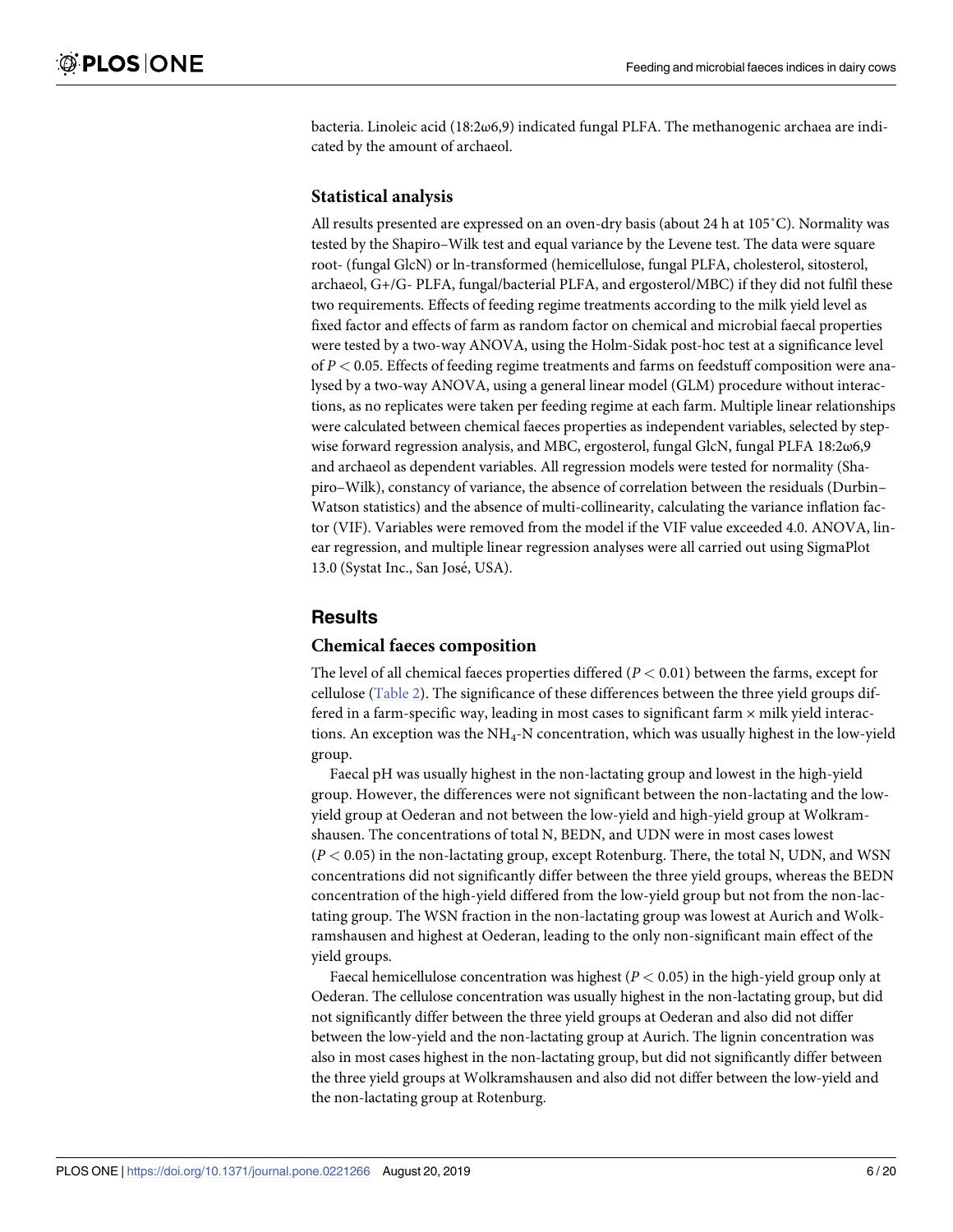| <b>Farm location</b>     | Milk  | pH                 | <b>Total N</b>    | $NH_4-N$         | <b>BEDN</b>         | <b>WSN</b>          | <b>UDN</b>          | Hemicellulose     | Cellulose            | Lignin               |
|--------------------------|-------|--------------------|-------------------|------------------|---------------------|---------------------|---------------------|-------------------|----------------------|----------------------|
|                          | vield |                    |                   | $(mg g^{-1} DM)$ |                     |                     |                     |                   | $(%$ (% DM)          |                      |
| Aurich                   | High  | 7.0 <sup>c</sup>   | 3.02 <sup>a</sup> | 0.10             | $2.00$ $^{\rm a}$   | 0.22 <sup>a</sup>   | $0.81$ <sup>a</sup> | 21.4              | 26.9 <sup>b</sup>    | 4.3 $^{\rm b}$       |
|                          | Low   | $7.3^{\mathrm{b}}$ | 2.84 <sup>a</sup> | 0.11             | 1.93 <sup>a</sup>   | $0.25$ <sup>a</sup> | $0.74$ <sup>a</sup> | 17.4              | $28.2$ <sup>ab</sup> | 5.0 <sup>b</sup>     |
|                          | Non   | 7.8 <sup>a</sup>   | 1.94 <sup>b</sup> | 0.09             | 1.52 <sup>b</sup>   | 0.19 <sup>b</sup>   | 0.18 <sup>b</sup>   | 18.5              | 30.0 <sup>a</sup>    | 8.6 <sup>a</sup>     |
| Oederan                  | High  | 7.0 <sup>b</sup>   | 3.15 <sup>a</sup> | 0.10             | 1.95 <sup>a</sup>   | $0.63^{b}$          | 0.58 <sup>a</sup>   | 25.5 <sup>a</sup> | 27.4                 | 5.9 <sup>c</sup>     |
|                          | Low   | 7.3 <sup>a</sup>   | 2.96 <sup>a</sup> | 0.13             | 1.90 <sup>a</sup>   | $0.55^{\mathrm{b}}$ | $0.54$ $^{\rm ab}$  | $16.1^{b}$        | 26.4                 | $9.4^{b}$            |
|                          | Non   | 7.4 <sup>a</sup>   | 2.41 <sup>b</sup> | 0.11             | 1.24 <sup>b</sup>   | 0.76 <sup>a</sup>   | 0.46 <sup>b</sup>   | 17.9 <sup>b</sup> | 28.0                 | 13.5 <sup>a</sup>    |
| Rotenburg                | High  | 6.9 <sup>c</sup>   | 2.13              | 0.11             | $1.80\,$ $^{\rm a}$ | 0.11                | 0.21                | $22.0$ $^{\rm a}$ | $27.2^{\mathrm{b}}$  | 8.5 <sup>b</sup>     |
|                          | Low   | 7.1 <sup>b</sup>   | 2.00              | 0.10             | 1.59 <sup>b</sup>   | 0.18                | 0.24                | 21.6 <sup>a</sup> | 27.0 <sup>b</sup>    | $10.3$ <sup>ab</sup> |
|                          | Non   | 7.7 <sup>a</sup>   | 2.18              | 0.06             | $1.71$ $^{\rm ab}$  | 0.17                | 0.20                | 16.9 <sup>b</sup> | 29.7 <sup>a</sup>    | 11.3 <sup>a</sup>    |
| Wolkramshausen           | High  | $7.2^{\mathrm{b}}$ | 2.83 <sup>a</sup> | 0.12             | 1.86 <sup>a</sup>   | 0.45 <sup>b</sup>   | 0.52 <sup>b</sup>   | 24.4              | 28.0 <sup>b</sup>    | 8.0                  |
|                          | Low   | $7.3^{\mathrm{b}}$ | 3.00 <sup>a</sup> | 0.18             | 1.73 <sup>a</sup>   | 0.62 <sup>a</sup>   | 0.62 <sup>a</sup>   | 22.5              | 25.7 <sup>c</sup>    | 7.8                  |
|                          | Non   | 7.7 <sup>a</sup>   | 2.06 <sup>b</sup> | 0.11             | 1.26 <sup>b</sup>   | $0.34$ <sup>c</sup> | $0.43$ $\degree$    | 21.3              | 30.9 <sup>a</sup>    | 9.5                  |
| Probability values       |       |                    |                   |                  |                     |                     |                     |                   |                      |                      |
| Milk yield               |       | < 0.01             | < 0.01            | < 0.01           | < 0.01              | <b>NS</b>           | < 0.01              | < 0.01            | < 0.01               | < 0.01               |
| Farm                     |       | 0.01               | < 0.01            | < 0.01           | < 0.01              | < 0.01              | < 0.01              | 0.01              | <b>NS</b>            | < 0.01               |
| Milk yield $\times$ farm |       | 0.03               | < 0.01            | <b>NS</b>        | < 0.01              | < 0.01              | < 0.01              | 0.01              | 0.02                 | < 0.01               |
| SEM interactions         |       | 0.09               | 0.071             | 0.013            | 0.052               | 0.031               | 0.029               | 1.33              | 0.61                 | 0.59                 |
| CV(± %)                  |       |                    | 6                 | 29               | $\overline{7}$      | 20                  | 13                  | 12                | 5                    | 17                   |

<span id="page-6-0"></span>[Table](#page-5-0) 2. Mean chemical composition of the cow faeces, broken down according to the four farms and the three milk yield groups; BEDN = bacterial and endogenous **debris N; WSN = water soluble N; UDN = undigested dietary N.**

SEM = standard error of mean; CV = mean coefficient of variation between replicate cows within one farm (n = 5); NS = not significant; NA = not applicable; different letters within a column indicate a significant farm-specific difference between the milk yield levels (*P <* 0.05, Holm-Sidak test).

<https://doi.org/10.1371/journal.pone.0221266.t002>

# **Faecal microbial biomass indices**

The MC concentrations, i.e. a cell-wall derived faecal biomass indicator, were in most cases highest in the non-lactating group, except at Oederan ([Table](#page-7-0) 3), leading to significant farm  $\times$  milk yield interactions. The difference to the other two yield groups was especially strong at Aurich and Wolkramshausen, where highest (*P <* 0.05) MC and bacterial MurN concentrations co-occurred. In contrast, the MurN concentration in the non-lactating group did not differ from that of the low-yield group at Oederan and Rotenburg. Fungal GlcN and GalN concentrations were usually highest in the non-lactating group, except at Oederan, where the GalN concentration did not significantly differ from that of the highyield group.

In contrast to the cell-wall derived faecal biomass indicators, faecal MBC and MBN concentrations, obtained by the CFE method, were always lowest in the non-lactating group. The MBN concentrations did not differ between the low-yield and high-yield groups within each farm. At Aurich, the MBC concentration in the non-lactating group did not significantly differ from the high-yield group, whereas that in the low-yield group at Rotenburg was lower  $(P < 0.05)$  compared with the high-yield group. A mean faecal biomass concentration of 33.5 mg C  $g^{-1}$  DM was obtained by the CFE method, which is similar to a mean of 31.8 mg C  $g^{-1}$ DM estimated by cell-wall derived MurN and fungal GlcN. Total PLFA, derived from cellmembranes, were also always lowest in the non-lactating group compared with the low-yield and high-yield group. Total PLFA were the only microbial biomass indicator that did not exhibit significant farm  $\times$  milk yield interactions. Mean MB-C/N and MBC/total PLFA ratios varied around 6.3 and 7.3 (mg nmol<sup>-1</sup>), respectively (results not shown).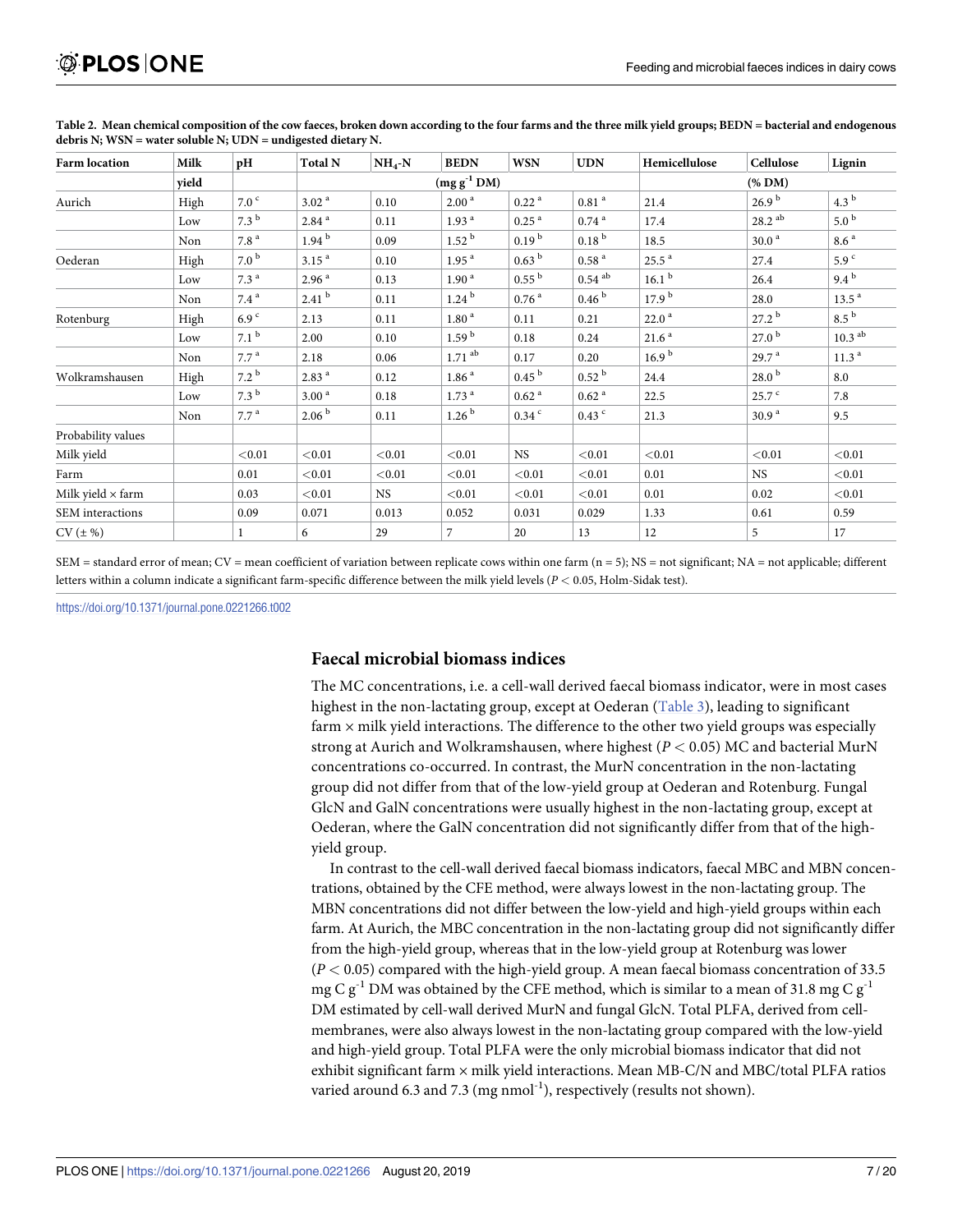| <b>Farm location</b>     | Milk  | MurN                 | GalN                | <b>Fungal GlcN</b> | MC                  | <b>MBC</b>           | <b>MBN</b>          | <b>Total PLFA</b> |
|--------------------------|-------|----------------------|---------------------|--------------------|---------------------|----------------------|---------------------|-------------------|
|                          | yield |                      | $(mg g^{-1}$ DM)    |                    |                     |                      |                     |                   |
| Aurich                   | High  | $0.55$ $\degree$     | $0.95^{b}$          | 0.43 <sup>b</sup>  | 28.7 <sup>c</sup>   | $42.1$ <sup>ab</sup> | 6.9 <sup>a</sup>    | 4.9               |
|                          | Low   | $0.74^{b}$           | 1.03 <sup>b</sup>   | $0.27$ $\degree$   | $35.5^{\mathrm{b}}$ | 49.6 $^{a}$          | 7.8 <sup>a</sup>    | 4.4               |
|                          | Non   | 0.86 <sup>a</sup>    | 1.37 <sup>a</sup>   | 0.67 <sup>a</sup>  | 44.7 <sup>a</sup>   | 32.9 <sup>b</sup>    | 4.9 $^{\rm b}$      | 2.6               |
| Oederan                  | High  | 0.66 <sup>a</sup>    | 1.09 <sup>a</sup>   | 0.44 <sup>b</sup>  | 33.5                | $40.7$ $^{\rm a}$    | 4.8 $^{\mathrm{a}}$ | 5.7               |
|                          | Low   | $0.57$ <sup>ab</sup> | 0.79 <sup>b</sup>   | $0.34^{b}$         | 28.5                | 30.6 <sup>a</sup>    | 4.8 $^{\mathrm{a}}$ | 5.9               |
|                          | Non   | 0.46 <sup>b</sup>    | 1.15 <sup>a</sup>   | 1.17 <sup>a</sup>  | 31.3                | $21.5^{\mathrm{b}}$  | 3.1 <sup>b</sup>    | 5.1               |
| Rotenburg                | High  | 0.43 <sup>b</sup>    | $0.88\,$ $^{\rm c}$ | $0.58$ $^{\rm b}$  | $24.5^{\mathrm{b}}$ | 36.4 <sup>a</sup>    | 5.3 <sup>a</sup>    | 5.1               |
|                          | Low   | 0.63 <sup>a</sup>    | 1.08 <sup>b</sup>   | 0.52 <sup>b</sup>  | 33.2 <sup>a</sup>   | 25.3 <sup>b</sup>    | 4.2 <sup>a</sup>    | 4.7               |
|                          | Non   | 0.56 <sup>a</sup>    | 1.29 <sup>a</sup>   | 1.04 <sup>a</sup>  | 34.7 <sup>a</sup>   | 15.7 <sup>c</sup>    | 2.6 <sup>b</sup>    | 4.2               |
| Wolkramshausen           | High  | $0.42^{b}$           | 0.87 <sup>b</sup>   | 0.70 <sup>b</sup>  | $25.1^{b}$          | 43.1 <sup>a</sup>    | 7.2 <sup>a</sup>    | 6.2               |
|                          | Low   | 0.45 <sup>b</sup>    | 0.92 <sup>b</sup>   | 0.70 <sup>b</sup>  | $26.3^{\mathrm{b}}$ | 51.9 $a$             | 8.1 <sup>a</sup>    | 5.9               |
|                          | Non   | 0.59 <sup>a</sup>    | 1.25 <sup>a</sup>   | 1.10 <sup>a</sup>  | 36.6 <sup>a</sup>   | $12.4^{b}$           | $2.4^{\mathrm{b}}$  | 5.6               |
| Probability values       |       |                      |                     |                    |                     |                      |                     |                   |
| Milk yield               |       | < 0.01               | < 0.01              | < 0.01             | < 0.01              | < 0.01               | < 0.01              | 0.01              |
| Farm                     |       | < 0.01               | 0.02                | < 0.01             | < 0.01              | < 0.01               | < 0.01              | < 0.01            |
| Milk yield $\times$ farm |       | < 0.01               | < 0.01              | < 0.01             | < 0.01              | < 0.01               | 0.01                | <b>NS</b>         |
| SEM interactions         |       | 0.039                | 0.051               | 0.053              | 1.83                | 3.16                 | 0.50                | 0.47              |
| CV(± %)                  |       | 13                   | 10                  | 20                 | 12                  | 22                   | 20                  | 21                |

<span id="page-7-0"></span>[Table](#page-6-0) 3. Mean contents of muramic acid (MurN), galactosamine (GalN), fungal glucosamine (GlcN), microbial C (MC), microbial biomass C (MBC) and N (MBN), and total phospholipid fatty acids (PLFA) in the cow faeces, broken down according to the four farms and the three milk yield groups.

SEM = standard error of mean; CV = mean coefficient of variation between replicate cows within one farm (n = 5); NS = not significant; NA = not applicable; different letters within a column indicate a significant farm-specific difference between the milk yield levels (*P <* 0.05, Holm-Sidak test).

<https://doi.org/10.1371/journal.pone.0221266.t003>

Fungal PLFA (mol%) and sitosterol concentrations were generally lowest in the non-lactating group compared with the low-yield and high-yield group [\(Table](#page-8-0) 4). Fungal PLFA (mol%) was the only microbial biomass indicator that did not differ between the farms. Faecal concentrations of G+ PLFA (mol%) and cholesterol did not significantly differ between the three yield levels but did between the farms. However, the contribution of G+ PLFA to total PLFA in the high-yield and in the non-lactating group was higher  $(P < 0.05)$  at Aurich in comparison with Oederan and Wolkramshausen, leading to significant milk yield  $\times$  farm interactions. Faecal G- PLFA (mol%) differed (*P <* 0.05) between the low-yield and the high-yield group at Aurich and between all three yield levels at Rotenburg. In contrast, ergosterol and archaeol concentrations were both highest  $(P < 0.05)$  in the non-lactating group at the other two farms, Oederan and Wolkramshausen. Additional differences (*P <* 0.05) occurred between the lowyield and the high-yield group at Oederan for archaeol, and at Wolkramshausen for ergosterol. The farm-specific differences between the milk yield levels led to strong milk yield  $\times$  farm interactions for G- PLFA (mol%), ergosterol and archaeol  $(P < 0.01)$ .

The G+/G- PLFA ratio was usually highest in the non-lactating group, except at Wolkramshausen [\(Table](#page-9-0) 5). However, the difference to the low-yield group was only significant (*P <* 0.05) at Rotenburg. The faecal ergosterol/MBC and the fungal C/bacterial C ratios were always highest in the non-lactating group, but the differences to the high-yield group were both not significant at Aurich. The ergosterol/MBC ratio most strongly differed at Wolkramshausen, where all differences in the fungal C/bacterial C ratio between the milk yield levels were not significant. However, both ratios were positively correlated ( $r = 0.52$ ). The fungal PLFA/bacterial PLFA ratio was always lowest in the non-lactating group. This ratio was the only one not exhibiting significant milk yield  $\times$  farm interactions and also did not significantly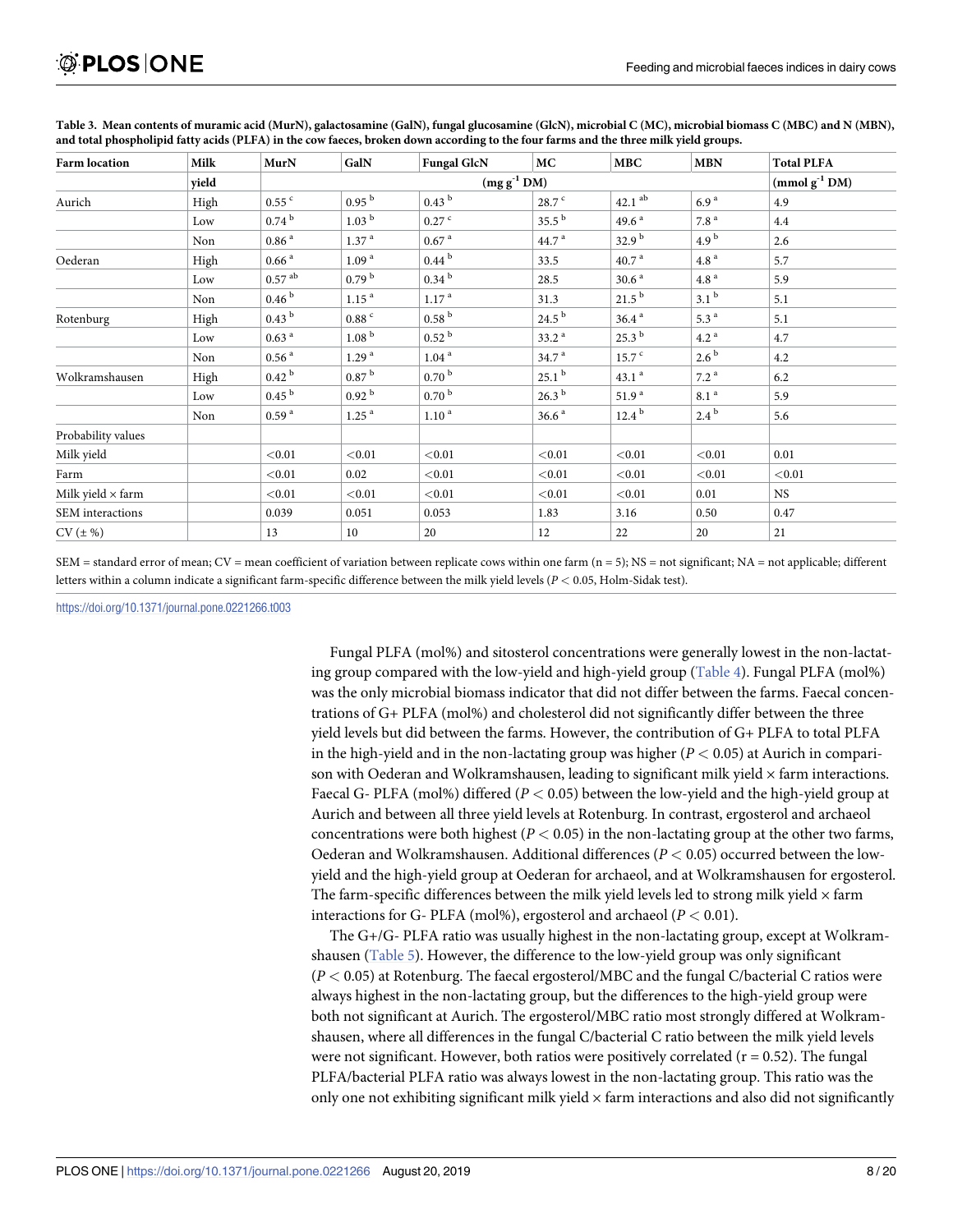| <b>Farm location</b>     | Milk | G+ PLFA   | <b>G-PLFA</b>     | <b>Fungal PLFA</b> | Ergosterol        | Cholesterol           | Sitosterol | Archaeol           |  |
|--------------------------|------|-----------|-------------------|--------------------|-------------------|-----------------------|------------|--------------------|--|
| yield                    |      |           | $(mol\%)$         |                    |                   | $(\mu g\ g^{-1}\ DM)$ |            |                    |  |
| Aurich                   | High | 19.2      | 5.8 <sup>a</sup>  | 4.3                | 12.2              | 297                   | 300        | 1.7                |  |
|                          | Low  | 15.5      | 4.2 <sup>b</sup>  | 3.1                | 10.1              | 273                   | 249        | 3.0                |  |
|                          | Non  | 19.3      | $4.6$ $^{\rm ab}$ | 2.8                | 12.5              | 180                   | 137        | 2.0                |  |
| Oederan                  | High | 11.8      | 4.5               | 5.4                | 10.5 <sup>b</sup> | 422                   | 929        | 4.0 <sup>c</sup>   |  |
|                          | Low  | 15.9      | 4.3               | 3.7                | 10.5 <sup>b</sup> | 350                   | 819        | $7.5^{\mathrm{b}}$ |  |
|                          | Non  | 13.9      | 3.1               | 2.9                | 20.9 <sup>a</sup> | 463                   | 367        | 27.4 <sup>a</sup>  |  |
| Rotenburg                | High | 16.1      | $5.2^{b}$         | 4.8                | 6.1               | 305                   | 357        | 17.9               |  |
|                          | Low  | 18.4      | 6.5 <sup>a</sup>  | 4.7                | 6.6               | 360                   | 242        | 30.1               |  |
|                          | Non  | 17.2      | 3.9 <sup>c</sup>  | 3.6                | 7.1               | 355                   | 152        | 24.4               |  |
| Wolkramshausen           | High | 12.6      | 3.1               | 4.7                | 9.6 $\degree$     | 335                   | 407        | $5.8^{\mathrm{b}}$ |  |
|                          | Low  | 16.0      | 3.7               | 4.6                | 12.7 <sup>b</sup> | 231                   | 176        | $6.5^{\mathrm{b}}$ |  |
|                          | Non  | 13.1      | 3.2               | 2.4                | 30.0 <sup>a</sup> | 305                   | 152        | 26.6 <sup>a</sup>  |  |
| Probability values       |      |           |                   |                    |                   |                       |            |                    |  |
| Milk yield               |      | <b>NS</b> | 0.01              | < 0.01             | < 0.01            | <b>NS</b>             | < 0.01     | < 0.01             |  |
| Farm                     |      | < 0.01    | < 0.01            | <b>NS</b>          | < 0.01            | < 0.01                | < 0.01     | < 0.01             |  |
| Milk yield $\times$ farm |      | 0.05      | 0.01              | <b>NS</b>          | < 0.01            | <b>NS</b>             | <b>NS</b>  | 0.01               |  |
| <b>SEM</b> interactions  |      | 1.26      | 0.40              | 0.52               | 1.09              | 44.7                  | 86.4       | 2.04               |  |
| CV(± %)                  |      | 17        | 20                | 27                 | 12                | 29                    | 36         | 49                 |  |

<span id="page-8-0"></span>[Table](#page-7-0) 4. Mean contribution of indicator phospholipid fatty acids (PLFA) for Gram-positive (G+) bacteria (15:0i, 15:0a, 16:0i, 17:0i, 17:0a), Gram-negative (G-) bacteria (cy17:0, 16:1ω9c), and fungi (18:2ω6,9) to total PLFA in the cow faeces, as well as the contents of ergosterol, cholesterol, sitosterol, and archaeol in the cow fae**ces, broken down according to the four farms and the three milk yield groups.**

SEM = standard error of mean; CV = mean coefficient of variation between replicate cows within one farm (n = 5); NS = not significant; NA = not applicable; different letters within a column indicate a significant farm-specific difference between the milk yield levels (*P <* 0.05 Holm-Sidak test).

<https://doi.org/10.1371/journal.pone.0221266.t004>

differ among farms, like the G+/G- PLFA ratio. The fungal C/bacterial C and fungal PLFA/ bacterial PLFA ratios both reveal that bacteria dominate the faecal microbial community.

The MBC ([Fig](#page-10-0) 1a), ergosterol ([Fig](#page-10-0) 1b), and fungal GlcN concentrations could be explained by chemical faeces with  $r^2$  values varying around 60 [\(Table](#page-11-0) 6). Faecal cellulose and lignin concentration had negative effects on faecal MBC, but positive ones on fungal GlcN. Cellulose had positive effects on ergosterol, lignin, and archaeol. Hemicellulose was positively related with fungal GlcN but also with archaeol. The PLFA 18:2ω6,9 was the only fungal indicator that was not positively affected by any of the three microbial cell-wall components, but by total N. The faecal UDN content had negative effects on PLFA 18:2ω6,9 but positive ones on ergosterol. Principal components analysis separated G+ PLFA from G- and fungal PLFA but not from undefined PLFA ([Table](#page-11-0) 7). However, G- and fungal PLFA were not clearly grouped either.

# **Discussion**

#### **Feeding effects on faecal composition**

This is the first study to analyse the effects of milk-yield specific feeding on the chemical and microbiological composition of cow faeces, using an on-farm approach with four different farms. This contrasts previous studies on experimental farms under controlled conditions [\[9](#page-15-0), [32\]](#page-16-0). The basic problem for such an on-farm approach is that the feeding strategies for high yielding, low yielding and non-lactating cows were similar but not identical, which increased the data range within a milk-yield specific feeding group, leading to numerous milk yield  $\times$ farm interactions. The ranges of maximum and minimum concentrations between the farms were greater for total N, NH4, WSN, and UDN than those between the feeding groups. Despite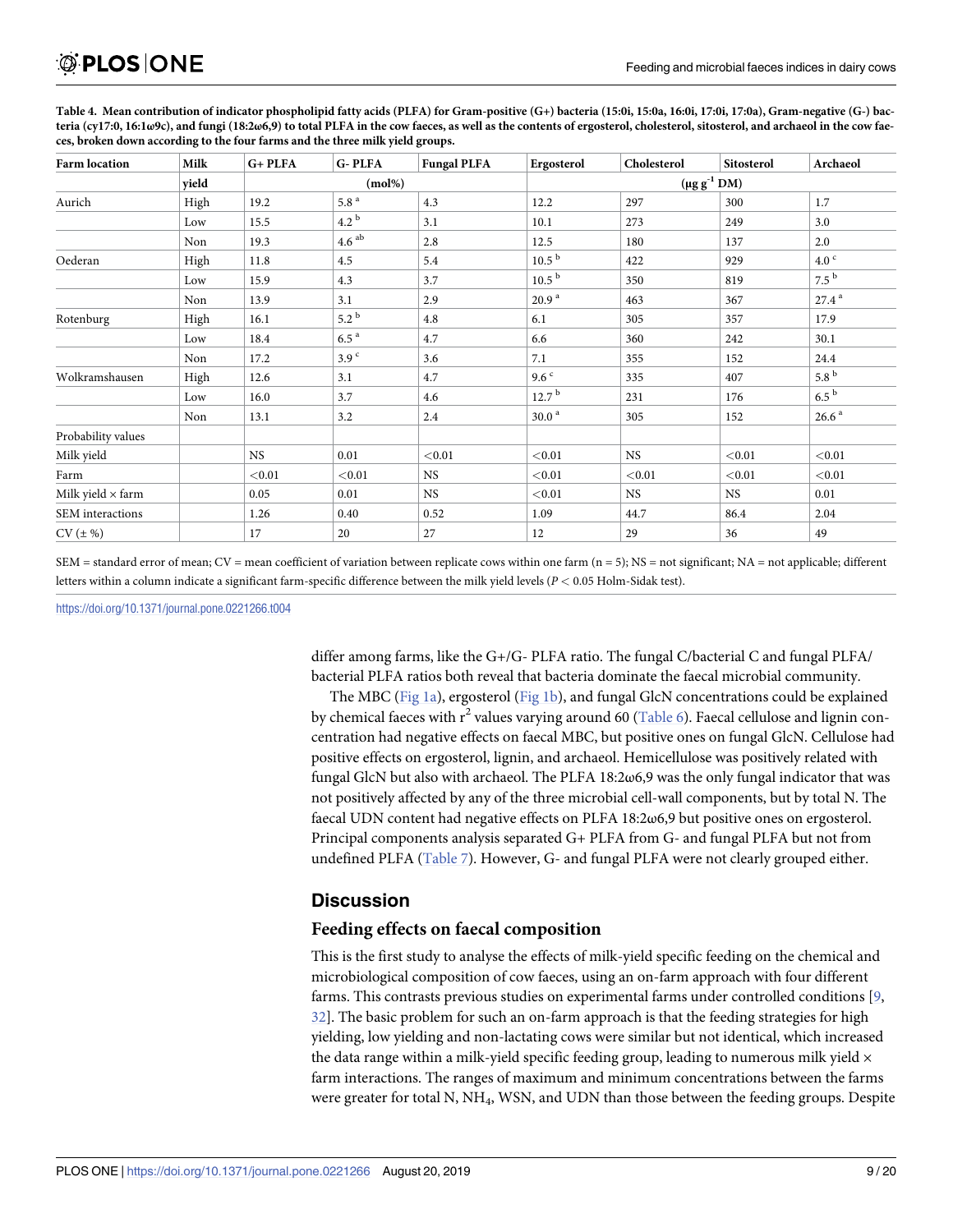| <b>Farm location</b>     | Milk  | $G + / G - PLFA$ | Ergosterol/       | Fungal C/           | Fungal PLFA/   |
|--------------------------|-------|------------------|-------------------|---------------------|----------------|
|                          | yield |                  | <b>MBC</b> (‰)    | bacterial C         | bacterial PLFA |
| Aurich                   | High  | 3.3              | $0.30\;^{\rm ab}$ | 0.16 <sup>a</sup>   | 0.17           |
|                          | Low   | 3.8              | $0.21$ b          | $0.08$ $^{\rm b}$   | 0.15           |
|                          | Non   | 4.2              | $0.38$ $^{\rm a}$ | $0.16$ $^{\rm a}$   | 0.12           |
| Oederan                  | High  | 2.6 <sup>b</sup> | 0.27 <sup>b</sup> | $0.14^{b}$          | 0.34           |
|                          | Low   | 3.7 <sup>a</sup> | 0.37 <sup>b</sup> | $0.14$ $^{\rm b}$   | 0.18           |
|                          | Non   | 4.7 <sup>a</sup> | 1.16 <sup>a</sup> | $0.51$ <sup>a</sup> | 0.16           |
| Rotenburg                | High  | 3.1 <sup>b</sup> | $0.17$ $^{\circ}$ | 0.27 <sup>b</sup>   | 0.23           |
|                          | Low   | 3.1 <sup>b</sup> | 0.26 <sup>b</sup> | $0.17$ $^{\rm c}$   | 0.19           |
|                          | Non   | 4.6 <sup>a</sup> | 0.50 <sup>a</sup> | 0.37 <sup>a</sup>   | 0.17           |
| Wolkramshausen           | High  | 4.2              | 0.23 <sup>b</sup> | 0.34                | 0.32           |
|                          | Low   | 4.3              | 0.25 <sup>b</sup> | 0.32                | 0.23           |
|                          | Non   | 4.0              | $2.56$ $^{\rm a}$ | 0.38                | 0.15           |
| Probability values       |       |                  |                   |                     |                |
| Milk yield               |       | < 0.01           | < 0.01            | < 0.01              | < 0.01         |
| Farm                     |       | <b>NS</b>        | < 0.01            | < 0.01              | <b>NS</b>      |
| Milk yield $\times$ farm |       | 0.02             | < 0.01            | < 0.01              | <b>NS</b>      |
| SEM interactions         |       | 0.37             | 0.126             | 0.021               | 0.031          |
| CV(± %)                  |       | 20               | 27                | 24                  | 24             |

<span id="page-9-0"></span>[Table](#page-7-0) 5. Mean ratios of Gram-positive/Gram-negative phospholipid fatty acids (G+/G-PLFA), ergosterol/microbial biomass C (MBC), fungal C/bacterial C, and fungal PLFA/bacterial PLFA in the cow faeces, broken down according to the four farms and the three milk yield groups.

SEM = standard error of mean; CV = mean coefficient of variation between replicate cows within one farm (n = 5); NS = not significant; NA = not applicable; different letters within a column indicate a significant farm-specific difference between the milk yield levels (*P <* 0.05, Holm-Sidak test).

<https://doi.org/10.1371/journal.pone.0221266.t005>

this bias, the current study clearly demonstrates that differences in the chemical composition of feedstuffs in different yield classes, especially in NDF and ADF, strongly affect faeces composition and consequently faecal microbial biomass. However, the differences between high yielding and low yielding lactating groups were usually smaller than those between lactating and non-lactating cows and often non-significant.

Crude protein concentration of the feedstuff given in the current study was on average even 24% lower than the N deficient treatment in the study of Jost et al. [[9\]](#page-15-0). This led to 7% lower total N, but especially to 82% lower  $NH<sub>4</sub>$  concentrations in the cow faeces analysed in the current study. Despite these lower  $NH_4$  concentrations, the faecal pH was in all feeding groups and on all farms considerably higher than the 6.2 of the N deficient treatment in the study of Jost et al. [\[9\]](#page-15-0). In the N balanced treatment, faecal pH was 6.7, contrasting the results recorded in the current study, where highest pH usually occurred in the non-lactating group that received the feedstuff with lowest crude protein content. One reason might be that in the study of Jost et al. [\[9](#page-15-0)] corn silage was used as the predominant source of roughage, leading not only to a lower faecal pH but also to 120% higher UDN and 80% higher hemicellulose concentrations. These two fractions provide more substrate for microbial production of volatile fatty acids compared with the data recorded in the current study, lowering the pH in hindgut [\[51\]](#page-17-0) and in faeces [[9\]](#page-15-0). This view is supported by faecal pH changes in other studies [[52](#page-17-0), [53](#page-17-0)].

The UDN fraction is usually derived from indigestible feed residues, e.g. the husks of cereal, but it was not related to cellulose and lignin. In contrast to the study of Jost et al. [\[9\]](#page-15-0), lowest crude protein in the dietary composition did not increase UDN and hemicellulose concentrations. Reasons might be that all diets were low in crude protein and that the rumen microbial community of all cows was fully adapted to N deficiency and more effective in N recycling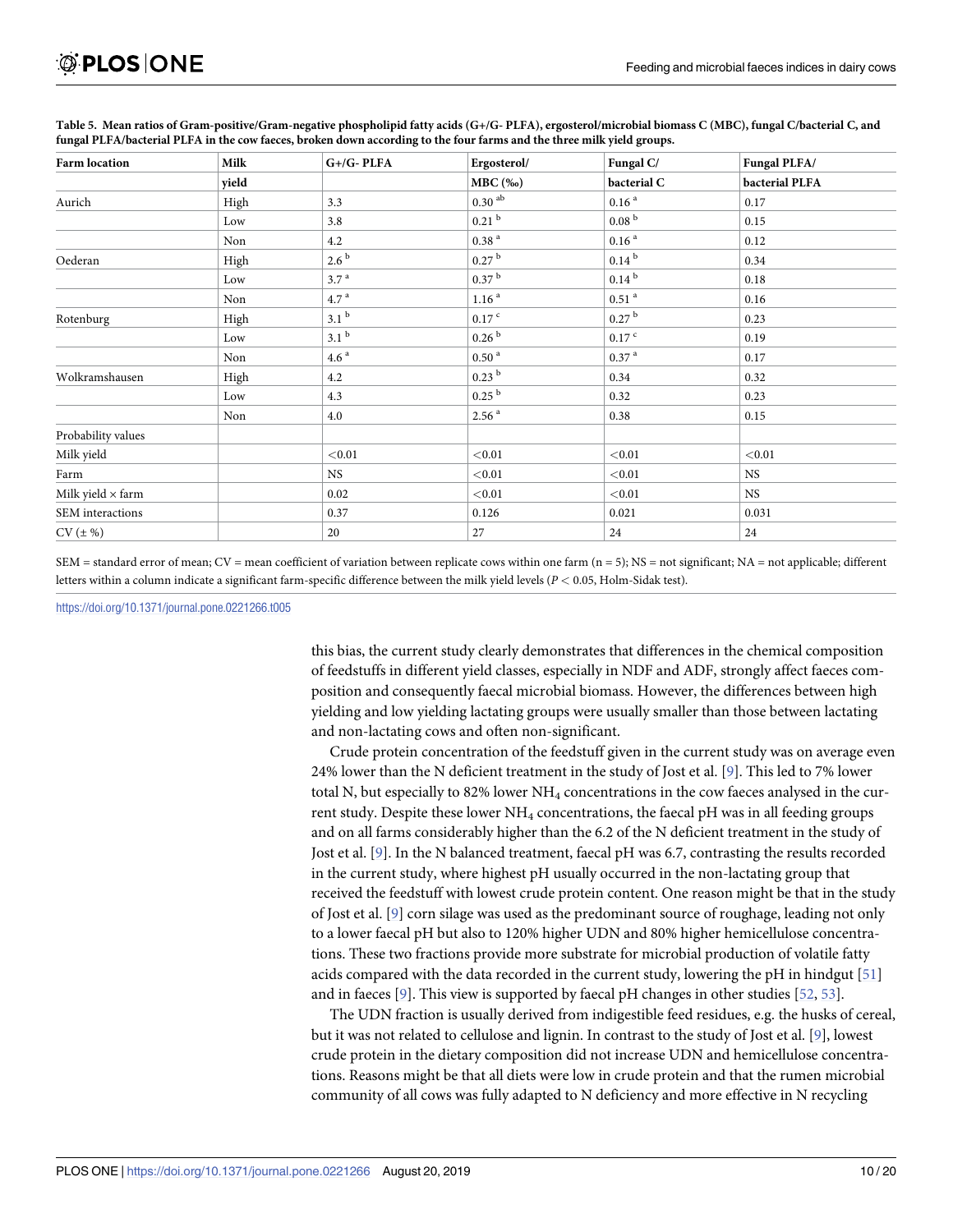<span id="page-10-0"></span>

[Fig](#page-8-0) 1. Multiple linear relationship between (a) MBC and (b) ergosterol and the chemical composition of cow **faeces, see [Table](#page-11-0) 6 for the equations.**

<https://doi.org/10.1371/journal.pone.0221266.g001>

than those investigated by Jost et al. [[9](#page-15-0)]. There are no indications that the BEDN fraction was seriously overestimated [\[42\]](#page-16-0). However, it should be considered that this fraction is not only derived from bacteria, but also from other faecal microorganisms, from endogenous secretions into the gut and from desquamated epithelial cells.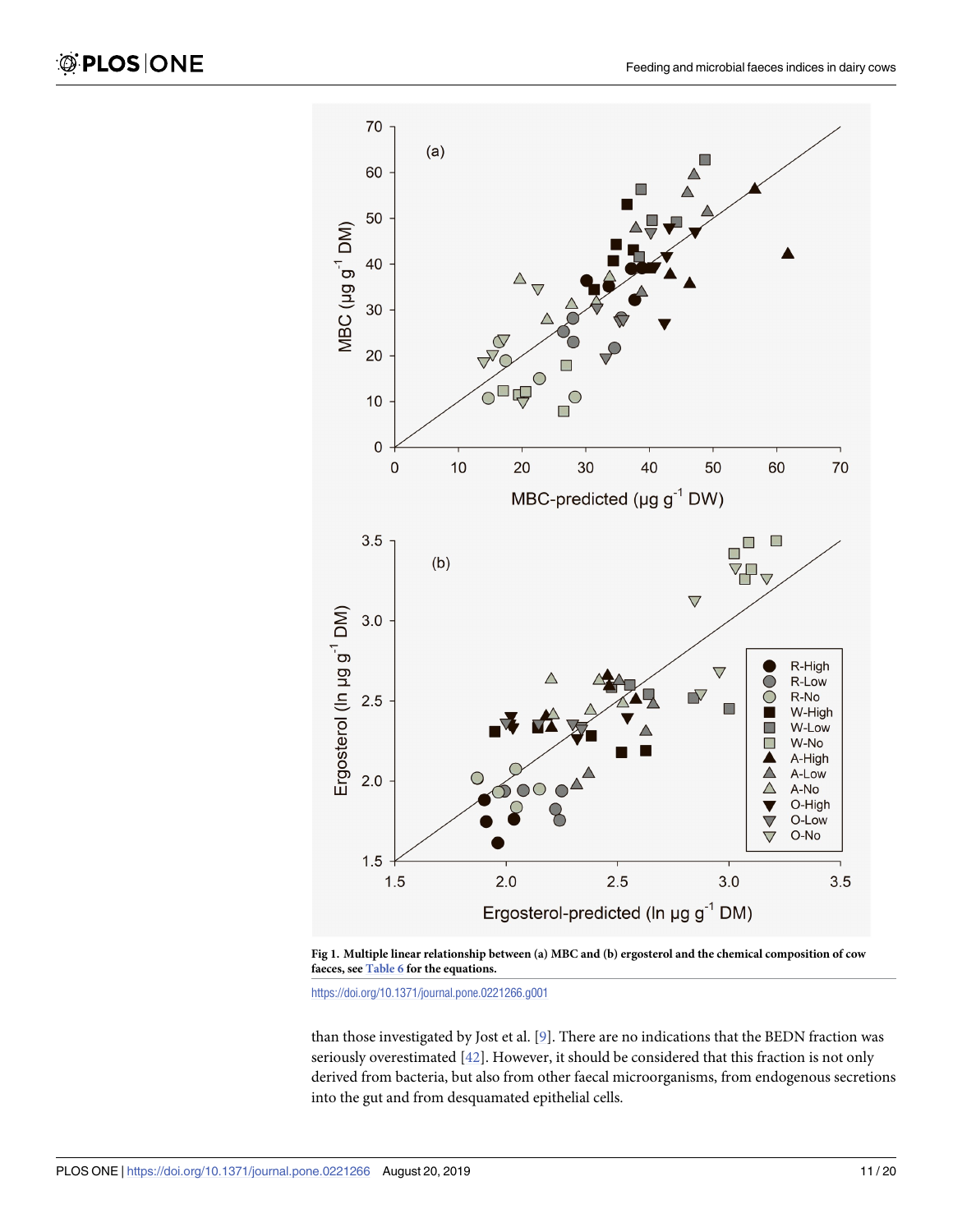<span id="page-11-0"></span>[Table](#page-8-0) 6. Multiple linear relationships between microbial biomass C (MBC), ergosterol, fungal glucosamine (GlcN), the fungal phospholipid fatty acid (PLFA) 18:2ω6,9, and archaeol as dependent variables and the chemical faeces properties shown in [Table](#page-6-0) 2 as independent variables; constant is the intercept with y- axis; ergosterol and hemicellulose were ln transformed, whereas fungal GlcN was square-root transformed; BEDN = bacterial and endogenous debris N; **UDN = undigested dietary N.**

| Dependent variable                               | Constant   | <b>Independent variables</b> | Adjusted $R^2$ (%) |
|--------------------------------------------------|------------|------------------------------|--------------------|
| $MBC (mg g-1 DW)$                                | $140.3***$ | -2.87*** cellulose           | 58.5               |
|                                                  |            | $-3.13***$ lignin            |                    |
| Ergosterol ( $\ln \mu$ g g <sup>-1</sup> DW)     | 1.44       | $4.13***NH_4-N$              | 65.7               |
|                                                  |            | $-1.20***$ BEDN              |                    |
|                                                  |            | $1.18***$ UDN                |                    |
|                                                  |            | $0.072***$ cellulose         |                    |
| Fungal GlcN (sqrt mg g <sup>-1</sup> DW)         | $-1.74***$ | $1.27^*$ NH <sub>4</sub> -N  | 59.6               |
|                                                  |            | 0.22* hemicellulose          |                    |
|                                                  |            | 0.046*** cellulose           |                    |
|                                                  |            | $0.051***$ lignin            |                    |
| PLFA 18:2 $\omega$ 6,9 (nmol g <sup>-1</sup> DW) | $768.5***$ | $126.2$ **total N            | 39.6               |
|                                                  |            | $-177.3$ UDN                 |                    |
|                                                  |            | $110.5***$ pH                |                    |
| Archaeol ( $\ln$ mg g <sup>-1</sup> DW)          | $-5.46*$   | 1.35* hemicellulose          | 51.1               |
|                                                  |            | $0.35***$ lignin             |                    |

 $* P < 0.05;$ 

 $*$   $*$   $P$  < 0.01,

 $^{\ast\ast\ast}$  *P* < 0.001.

<https://doi.org/10.1371/journal.pone.0221266.t006>

# **Total microbial biomass indices**

Mean concentrations of total microbial biomass indices for ruminant faeces were generally at the lower end of the range obtained in the literature for MBC [[8,](#page-15-0) [9\]](#page-15-0), MC [[8,](#page-15-0) [9,](#page-15-0) [32\]](#page-16-0) and total PLFA [[20](#page-15-0), [21](#page-15-0)]. During 4-8 h in the gut, the mean MC/MBC ratio of 0.95 indicates that negligible amounts of microbial residues were accumulated in the faeces samples, taken rectally and immediately shock-frozen at -192˚C. In soils, MC/MBC ratios of 20 are common [[54](#page-17-0)]. In contrast, the MBC/total PLFA ratio of 7.3 is within the range usually obtained in soils [[55](#page-17-0)],

**[Table](#page-8-0) 7. Oblique solution primary pattern matrix of the principal component analysis (orthotran/varimax transformation; n = 60) for those phospholipid fatty acids (PLFA) that indicate Gram-positive (15:0a, 15:0i, 16:0i,** 17:0a, 17:0a), Gram-negative (cy17:0c, 16:1ω9c) and fungal biomass (18:2ω6,9c); bold: Definite assignation to a **certain factor.**

| <b>PLFA</b>       | Factor 1 | Factor 2 | Factor 3 |
|-------------------|----------|----------|----------|
| 16:0i             | 0.91     | $-0.27$  | 0.21     |
| 17:0a             | 0.91     | 0.00     | $-0.04$  |
| 15:0a             | 0.83     | 0.12     | $-0.00$  |
| 15:0i             | 0.75     | $-0.20$  | 0.52     |
| $18:2\omega$ 6,9c | $-0.50$  | 0.99     | 0.31     |
| cy17:0            | 0.17     | 0.76     | $-0.02$  |
| 17:0i             | 0.46     | 0.57     | $-0.12$  |
| $16:1\omega$ 9c   | 0.00     | 0.19     | 0.93     |
| Eigenvalues       | 4.03     | 1.47     | 1.04     |
| Variance (%)      | 50.4     | 18.4     | 13.0     |

<https://doi.org/10.1371/journal.pone.0221266.t007>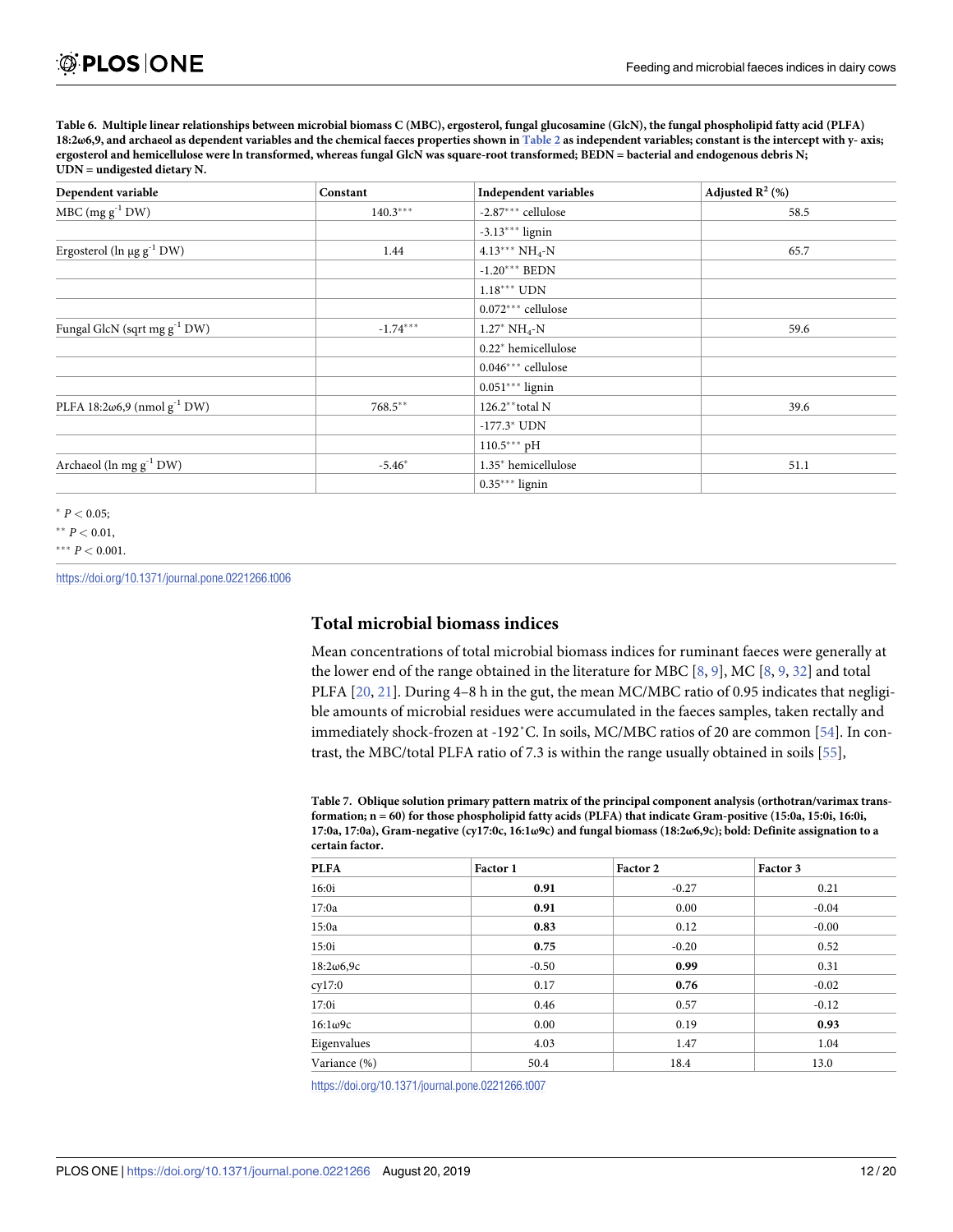<span id="page-12-0"></span>especially considering that the total PLFA concentration is affected by the number of total PLFA detected and considered for summing up [\[56,](#page-17-0) [57,](#page-17-0) [58,](#page-17-0) [59\]](#page-17-0).

A striking feature of the data recorded in the current study is the significant negative relationship between MBC by fumigation extraction and MC by amino sugar analysis. This is likely caused by contrasting effects on conversion values from  $CHCl<sub>3</sub>$  labile C and N to MBC and MBN or fungal GlcN and bacterial MurN to MC. The  $k_{\text{EC}}$  and  $k_{\text{EN}}$  values of the fumigation extraction method are obtained from aerobic arable soils at medium pH, assuming a fungal to bacterial biomass ratio of 70 to 30% [[48](#page-17-0), [49](#page-17-0), [60](#page-17-0)]. The conversion of MurN to bacterial C assumes a G+/G- PLFA ratio of 60 to 40% [[61](#page-17-0)]. As bacteria release less CHCl<sub>3</sub> labile material than fungi [[29](#page-16-0), [62](#page-17-0)], the total biomass of a bacteria dominated community is underestimated. As the MurN concentration of G+ bacteria is on average 2.7 higher than that of G- bacteria [\[31\]](#page-16-0), a strong shift towards G+ bacteria leads to an overestimation of bacterial C. The effects of the microbial community structure on conversion values have not been observed in soils [\[54\]](#page-17-0). They were apparently a smaller problem in the previous study of Jost et al. [[9\]](#page-15-0), but the optimization of the extraction procedures seems to increase the sensitivity of methods against this type of error.

If fungal GlcN and bacterial MurN concentrations were recalculated into MC (fungal C + bacterial C) [[33](#page-16-0), [46](#page-17-0)], assuming that faecal DM analysed in the current study contains 40% C, microorganisms contribute 9% to faecal C. This percentage agrees with those reviewed by Jost et al. [\[8\]](#page-15-0) for cow faeces, using a huge variety of different methodological approaches such as direct microscopy [\[7](#page-15-0)]. Some underestimation of MC might also be caused by neglecting archaea, which do not contain MurN but sometimes GlcN and even GalN [[33](#page-16-0), [63](#page-17-0), [64](#page-17-0), [65\]](#page-17-0).

#### **Prokaryotic biomass indices**

The mean fungal/bacterial PLFA and fungal C/bacterial C ratios were on a similar level in the cow faeces analysed in the current study, both indicating bacterial dominance with roughly 80% of the faecal microbial biomass. However, the feeding-induced shift towards fungi in the non-lactating group was overridden by the shift towards G+ bacteria. In this feeding group, the G+/G- PLFA ratio was 33% higher than in the high-yield group. This is most likely the reason why bacterial MurN did not decline despite the decrease in the sum of bacterial PLFA, suggesting a general overestimation of MC especially in the non-lactating group.

The mean G+/G- PLFA ratio of 3.8 suggests that G- bacteria contribute on average only 20% to total bacterial PLFA, i.e. only half the percentage observed in soil [[61](#page-17-0)]. This is also considerably less than the 45% observed by Frostegård et al. [\[20\]](#page-15-0) in cow manure, using PLFA analysis. In addition, it should be considered that G- bacteria have an additional outer membrane containing PLFA and lipopolysaccharides, considerably increasing their PLFA concentration [\[56\]](#page-17-0). The dominance of G+ bacteria is in line with the classical view obtained by cultivation methods [\[66\]](#page-17-0). However, this contrasts recent studies using DNA extraction, enrichment and sequencing, where G+ bacteria contributed only between 18 and 28% to total gene copies in rumen and gut [[26](#page-16-0), [67](#page-17-0), [68](#page-17-0), [69](#page-17-0)]. One reason might be the insufficient extraction of DNA from G+ bacteria due to their much thicker murein layer. However, this explanation needs experimental evidence by comparing PLFA and DNA based approaches.

In contrast to the MurN and PLFA data recorded in the current study, Partanen et al. [\[70\]](#page-18-0) estimated a considerably higher average bacterial contribution of 44% to total faecal N, using the bacterial cell-wall component diamino-pimelic acid (DAPA) and total purines as biomarkers for bacterial biomass. The reasons cannot be fully explained by the data recorded in the current study, but it should be considered that all biomarker methods suffer from the probability of incorrect conversion [[71](#page-18-0)]. It should also be considered that total purines may also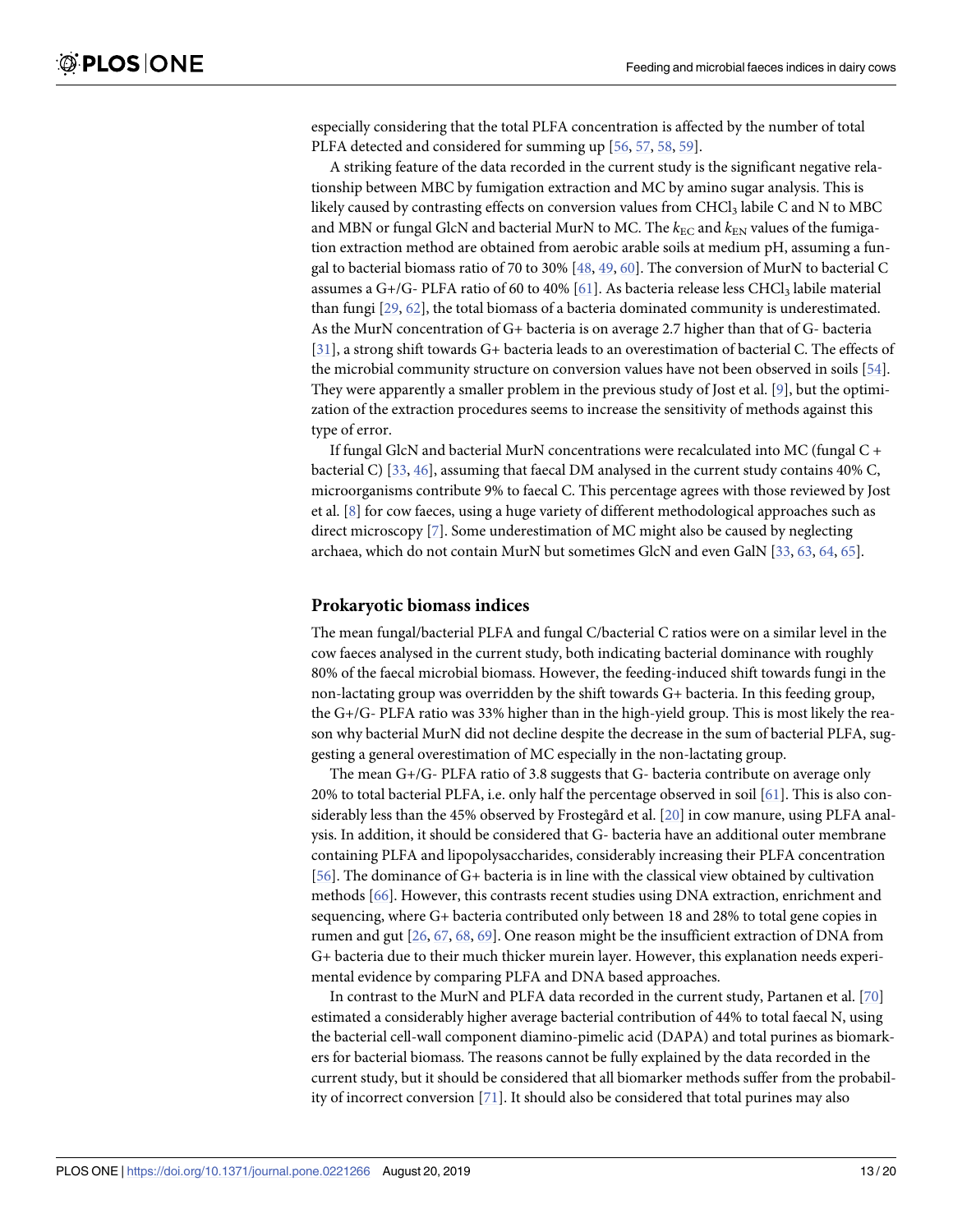<span id="page-13-0"></span>originate from other faecal microorganisms, undigested diet, mucosal secretions and sloughed off cells [[70](#page-18-0), [72](#page-18-0)]. However, such a high contribution of microbial biomass to faecal DM as observed by Partanen et al. [\[70\]](#page-18-0) has not been obtained by any other method [[7](#page-15-0), [8\]](#page-15-0).

The mean archaeol concentration recorded in the current study is within the range reported by others for cow faeces: Gill et al. [[36](#page-16-0)] obtained a mean of 17.9  $\mu$ g archaeol g<sup>-1</sup> DM, ranging from 0.4 to 44 μg g<sup>-1</sup> DM. McCartney et al. [\[37\]](#page-16-0) found on average 9.2 μg g<sup>-1</sup> DM at dif-ferent stages of lactation. However, Görs et al. [\[35\]](#page-16-0) measured a mean of 48.4  $\mu$ g g<sup>-1</sup> DM, using an improved extraction procedure. Methanogenic archaea dominate the archaeal community structure [[21](#page-15-0), [73](#page-18-0)] and they are the main source of archaeol. However, no information is available on how to convert archaeol into faecal archaeal biomass [\[37,](#page-16-0) [74\]](#page-18-0), although several papers state that they use archaeol to estimate the biomass of archaea [\[38](#page-16-0), [75](#page-18-0), [76](#page-18-0)]. Gattinger et al. [[21](#page-15-0)] estimated that archaeal PLEL add roughly 20% to the total PLFA content. This would be equivalent to 1 mmol  $g^{-1}$  PLEL DM in the current experiment, suggesting that archaea contribute 20% or 6.7 mg C  $g^{-1}$  faeces to MBC. Consequently, 1 µg archaeol must be multiplied by 790 to obtain 1 mg total archaeal biomass C, assuming a constant ratio of methanogenic to total archaeal biomass [\[73\]](#page-18-0). However, according to Jose et al. [\[67\]](#page-17-0), archaea contributed only 2% to total prokaryotic gene copies, suggesting that the extraction of DNA but also that of archaeol needs further methodological improvement.

#### **Fungal biomass indices**

According to the PLFA and amino sugar data, fungi contribute roughly 20% to the total faecal microbial biomass of the dairy cows recorded in the current study. The considerable contribution of fungi is often neglected [\[7](#page-15-0), [26](#page-16-0), [77](#page-18-0)], especially in ruminant faeces [\[78\]](#page-18-0). The PLFA and amino sugar data are in line with an ergosterol to fungal GlcN ratio of 47, which is roughly half of the ratio observed by Jost et al. [[9\]](#page-15-0).

Ergosterol is specific for Ascomycota, i.e. many yeasts [[79](#page-18-0), [80](#page-18-0)], and for Basidiomycota, i.e. many lignin and cellulose decomposing fungi [\[39\]](#page-16-0), but also for *Mucor plumbeus* [\[81\]](#page-18-0). In contrast, Chytridiomycota do not contain ergosterol but cholesterol [[39](#page-16-0), [82](#page-18-0), [83](#page-18-0)]. The same seems to be true for many anaerobic fungal species observed in cow rumen and gut [\[39\]](#page-16-0), i.e. *Anaeromyces*, *Orpinomyces*, *Caecomyces*, or *Piromyces* [\[78\]](#page-18-0). However, virtually no information exists on the sterol concentrations of these fungi.

Glucosamine occurs at high concentrations in fungi [[31](#page-16-0)], but also in bacteria and archaea. GlcN may also occur in mucins, a family of high molecular weight, heavily glycosylated and glycol-conjugated proteins [[84](#page-18-0), [85](#page-18-0)], which are secreted by the mucosal surface of the gut epithelium [[86](#page-18-0)]. Gut mucins contain GlcN and GalN at a ratio of 0.25 and no MurN [[87](#page-18-0), [88](#page-18-0), [89](#page-18-0)]. However, the ergosterol to fungal GlcN ratio recorded in the current study is similar to that of freshly colonized roots [[31](#page-16-0)]. This suggests that faecal GlcN is mainly of microbial and not of animal origin. GalN is presumably not only a component of gut mucins [[87](#page-18-0), [89](#page-18-0)], but also a component of bacterial and fungal extracellular polymeric substances, i.e. microbial mucins [\[90\]](#page-18-0). This is likely also due to some part of bacterial GlcN [[33,](#page-16-0) [46\]](#page-17-0).

The PLFA 18:2ω6,9 showed especially weak relationships to ergosterol and fungal GlcN, contrasting results of studies with soil [[91](#page-18-0)] and compost [\[92\]](#page-19-0). One reason might be that microbial recycling of PLFA during decomposition lowers the specificity of several PLFA to indicate a certain microbial group [[93](#page-19-0)]. Another reason might by the presence of non-decomposed plant material, as indicated by the presence of plant-derived sitosterol [\[40\]](#page-16-0). Non-decomposed plant material might also be a source of linoleic acid ( $18:2\omega(6,9)$ ). However, this mechanism is unlikely considering the rapid lipid metabolism in the rumen [\[94\]](#page-19-0) and warrants further experimental evidence. The presence of cholesterol might indicate the presence of desquamated gut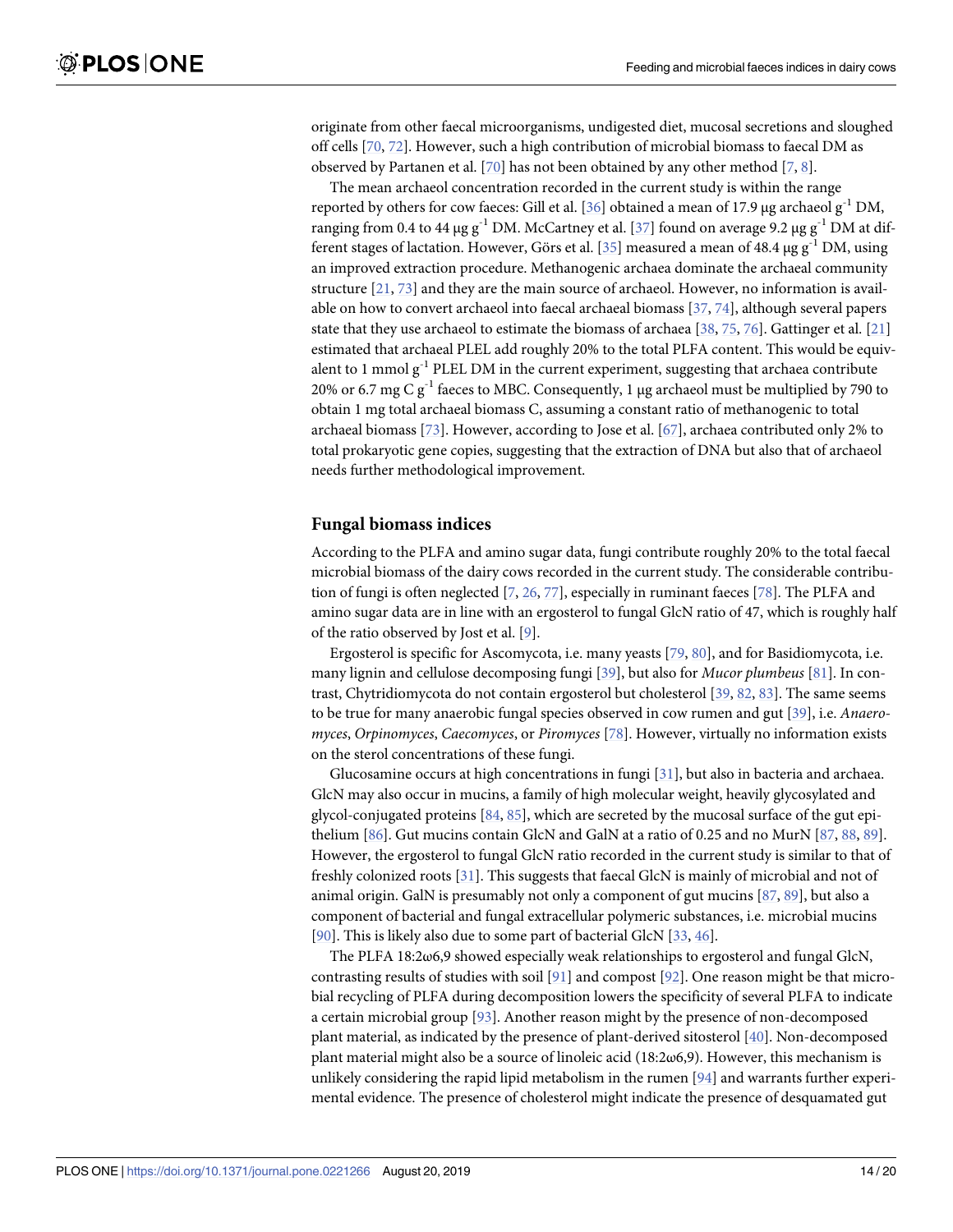<span id="page-14-0"></span>cells [[95](#page-19-0)], although several fungal species also contain cholesterol [\[39\]](#page-16-0), weakening the relationship between 18:2ω6,9 and fungal biomass, mainly derived from Ascomycota and Basidiomycota [\[41\]](#page-16-0). The presence of microbial, plant and animal PLFA in faeces apparently overstretches this methodological approach, developed for differentiating microbial communities in sediments [\[96,](#page-19-0) [97\]](#page-19-0).

# **Conclusions**

The higher concentrations of NDF and ADF in the diet of non-lactating cows led to higher concentrations of cellulose and lignin in their faeces. The change in quality was accompanied by higher ratios of G+/G- bacteria, based on PLFA analysis, and higher concentrations of fungi, based on fungal GlcN and ergosterol analysis. Milk yield  $\times$  farm interactions indicate that the farm-specific variability in feedstock quality is too strong to assess the effects of small differences on the faecal microbiome composition. In the near future, it will be easier to separate differences in feedstock quality between low yielding and high yielding lactating groups with costly and labour-intensive molecular biomarkers under the fully controlled conditions of an experimental farm. However, NIRS estimates of N and C fractions were able to model microbial and especially fungal biomarkers successfully, so that the  $N_2O$  emission potential and the fertilizer value of cow faeces can be predicted from considerably larger sample sets under practical farming conditions.

Averaging all data, concentrations of MBC by fumigation extraction and MC by amino sugar analysis were on a similar level, suggesting that both methods in principle give reliable information on faecal microbial biomass. Amino sugar analysis has the advantage that this approach can be carried out in dried samples. However, feedstuff-induced changes in microbial community structure affected conversion of MurN to bacterial C as well as of chloroform-labile C and N to MBC and MBN, respectively. The view of the prokaryotic microbiome created by PLFA and archaeol analysis strongly differs from that of DNA based methods, pointing to a need for further improvement of all methodological approaches currently available. This is also true for eukaryotic microbiome, as fungi apparently contribute a considerable percentage of approximately 20% to the faecal microbiome, which requires more attention in the future.

#### **Acknowledgments**

The technical assistance of Gabriele Dormann and Christiane Jatsch is highly appreciated. We thank Mick Locke for carefully correcting our English.

#### **Author Contributions**

**Conceptualization:** Stephanie Meyer, Rainer Georg Joergensen, Albert Sundrum.

**Data curation:** Stephanie Meyer, Rainer Georg Joergensen.

**Formal analysis:** Stephanie Meyer, Rainer Georg Joergensen.

**Funding acquisition:** Rainer Georg Joergensen, Albert Sundrum.

**Investigation:** Stephanie Meyer.

**Methodology:** Stephanie Meyer, Volker Thiel, Rainer Georg Joergensen, Albert Sundrum.

**Project administration:** Albert Sundrum.

**Supervision:** Volker Thiel, Rainer Georg Joergensen, Albert Sundrum.

**Visualization:** Rainer Georg Joergensen.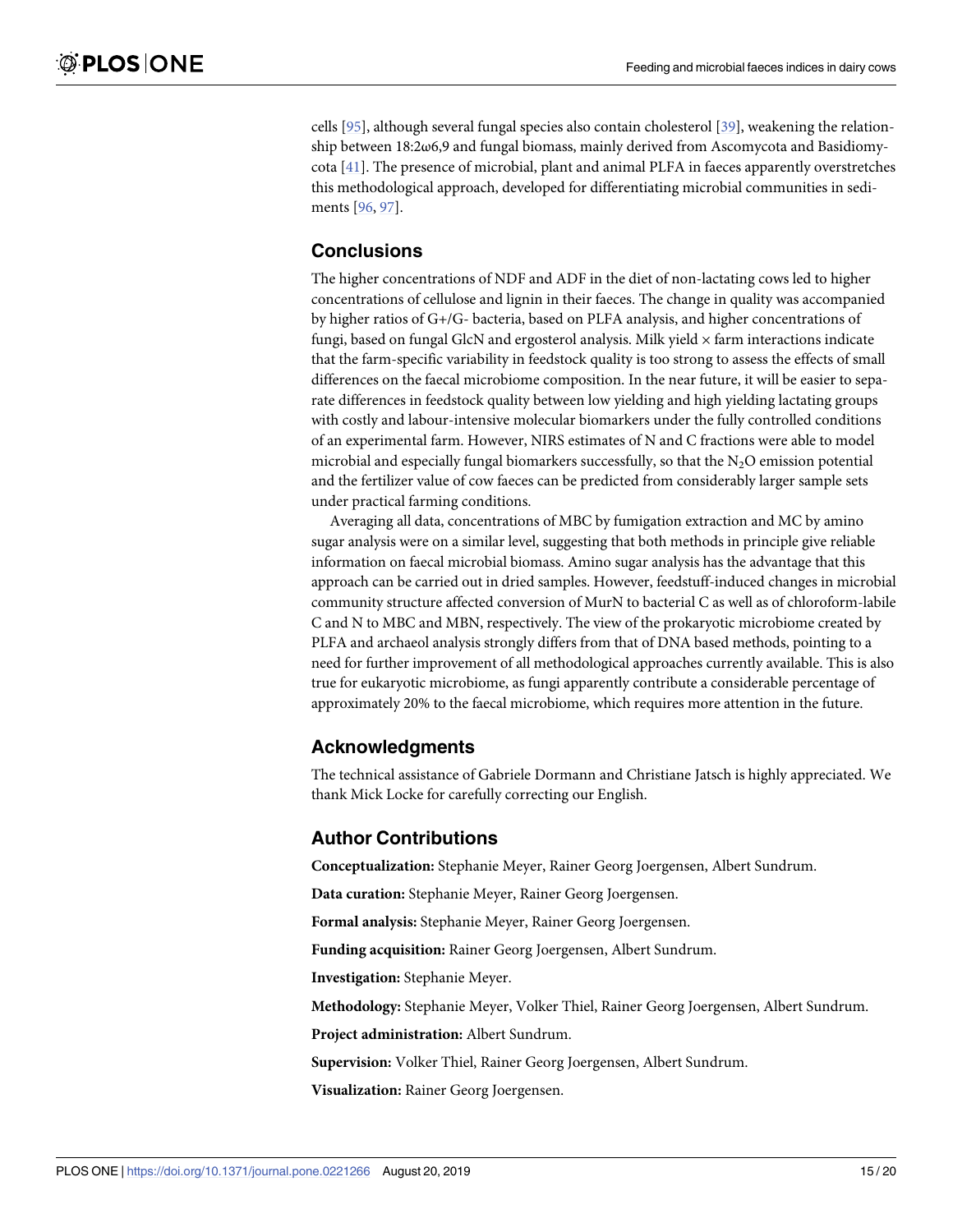<span id="page-15-0"></span>**Writing – original draft:** Stephanie Meyer, Rainer Georg Joergensen, Albert Sundrum.

**Writing – review & editing:** Rainer Georg Joergensen, Albert Sundrum.

#### **References**

- **[1](#page-0-0).** Mäder P, Fließbach A, Dubois D, Gunst L, Fried P, Niggli U (2002) Soil fertility and biodiversity in organic farming. Science 296: 1694–1697 <https://doi.org/10.1126/science.1071148> PMID: [12040197](http://www.ncbi.nlm.nih.gov/pubmed/12040197)
- **[2](#page-0-0).** Heinze S, Raupp J, Joergensen RG (2010) Effects of fertilizer and spatial heterogeneity in soil pH on microbial biomass indices in a long-term field trial of organic agriculture. Plant Soil 328: 203–215
- **[3](#page-0-0).** Wachendorf C, Joergensen RG (2011) Mid-term tracing of 15N derived from urine and dung in soil microbial biomass. Biol Fertil Soils 47: 147–155
- **[4](#page-0-0).** Sørensen P, Jensen ES (1995) Mineralization-immobilization and plant-uptake of nitrogen as influenced by the spatial distribution of cattle slurry in soils of different texture. Plant Soil 173: 283–291
- **[5](#page-0-0).** Kyvsgaard P, Sørensen P, Møller E, Magid J (2000) Nitrogen mineralization from sheep faeces can be predicted from the apparent digestibility of the feed. Nutr Cycl Agroecosys 57: 207–214
- **[6](#page-0-0).** Powell JM, Wattiaux MA, Broderick GA, Moreira VR, Casler MD (2006) Dairy diet impacts on fecal chemical properties and nitrogen cycling in soils. Soil Sci Soc Am J 70: 786–794
- **[7](#page-0-0).** van Vliet PCJ, Reijs JW, Bloem J, Dijkstra J, de Goede RGM (2007) Effects of cow diet on the microbial community and organic matter and nitrogen content of feces. J Dairy Sci 90: 5146–5158 [https://doi.org/](https://doi.org/10.3168/jds.2007-0065) [10.3168/jds.2007-0065](https://doi.org/10.3168/jds.2007-0065) PMID: [17954755](http://www.ncbi.nlm.nih.gov/pubmed/17954755)
- **[8](#page-0-0).** Jost DI, Indorf C, Joergensen RG, Sundrum A (2011) Determination of microbial biomass and fungal and bacterial distribution in cattle faeces. Soil Biol Biochem 43: 1237–1244
- **[9](#page-0-0).** Jost DI, Aschemann M, Lebzien P, Joergensen RG, Sundrum A (2013) Microbial biomass in faeces of dairy cows affected by a nitrogen deficient diet. Arch Anim Nutr 67: 104–118 [https://doi.org/10.1080/](https://doi.org/10.1080/1745039X.2013.776326) [1745039X.2013.776326](https://doi.org/10.1080/1745039X.2013.776326) PMID: [23521691](http://www.ncbi.nlm.nih.gov/pubmed/23521691)
- **[10](#page-0-0).** McGovern E, McCabe MS, Cormican P, Popova M, Keogh K, Kelly AK, Kenny DA, Waters SM (2017) Plane of nutrition affects the phylogenetic diversity and relative abundance of transcriptionally active methanogens in the bovine rumen. Sci Reports 7: 13047
- **[11](#page-0-0).** Rashid MI, de Goede RGM, Brussaard L, Lantinga EA (2013) Home field advantage of cattle manure decomposition affects the apparent nitrogen recovery in production grasslands. Soil Biol Biochem 57: 320–326
- **[12](#page-0-0).** Rashid MI, Lantinga EA, Brussaard L, de Goede RGM (2017) The chemical convergence and decomposer control hypotheses explain solid cattle manure decomposition in production grasslands. Appl Soil Ecol 113: 107–116
- **[13](#page-1-0).** Ayres E, Steltzer H, Simmons BL, Simpson RT, Steinweg JM, Wallenstein MD, Mellor N, Parton WJ, Moore JC, Wall DH (2009) Home-field advantage accelerates leaf litter decomposition in forests. Soil Biol Biochem 41: 606–610
- **[14](#page-1-0).** Larsen M, Madsen TG, Weisbjerg MR, Hvelplund T, Madsen J (2001) Small intestinal digestibility of microbial and endogenous amino acids in dairy cows. J Anim Physiol Anim Nutr 85: 9–21
- **[15](#page-1-0).** Joergensen RG, Wu J, Brookes PC (2011) Measuring soil microbial biomass using an automated procedure. Soil Biol Biochem 43: 873–876
- **[16](#page-1-0).** Joergensen RG, Wichern F (2018) Alive and kicking: Why dormant soil microorganisms matter. Soil Biol Biochem 116: 419–430
- **[17](#page-1-0).** Geisseler D, Horwath WR (2014) Investigating amino acid utilization by soil microorganisms using compound specific stable isotope analysis. Soil Biol Biochem 74: 100–105
- **[18](#page-1-0).** Hartman WH, Richardson CJ (2013) Differential nutrient limitation of soil microbial biomass and metabolic quotients  $(qCO<sub>2</sub>)$ : is there a biological stoichiometry of soil microbes? PLoS One 8, e57127 <https://doi.org/10.1371/journal.pone.0057127> PMID: [23526933](http://www.ncbi.nlm.nih.gov/pubmed/23526933)
- **[19](#page-1-0).** Spohn M (2016) Element cycling as driven by stoichiometric homeostasis of soil microorganisms. Basic Appl Ecol 17: 471–478
- **[20](#page-1-0).** Frostegård Å, Petersen SO, Bååth E, Nielsen TH (1997) Dynamics of a microbial community associated with manure hot spots as revealed by phospholipid fatty acid analyses. Appl Environ Microbiol 63: 2224–2231 PMID: [9172342](http://www.ncbi.nlm.nih.gov/pubmed/9172342)
- [21](#page-1-0). Gattinger A, Höfle MG, Schloter M, Embacher A, Böhme F, Munch JC, Labrenz M (2007) Traditional cattle manure application determines abundance, diversity and activity of methanogenic Archaea in arable European soil. Environ Microbiol 9: 612–624 <https://doi.org/10.1111/j.1462-2920.2006.01181.x> PMID: [17298362](http://www.ncbi.nlm.nih.gov/pubmed/17298362)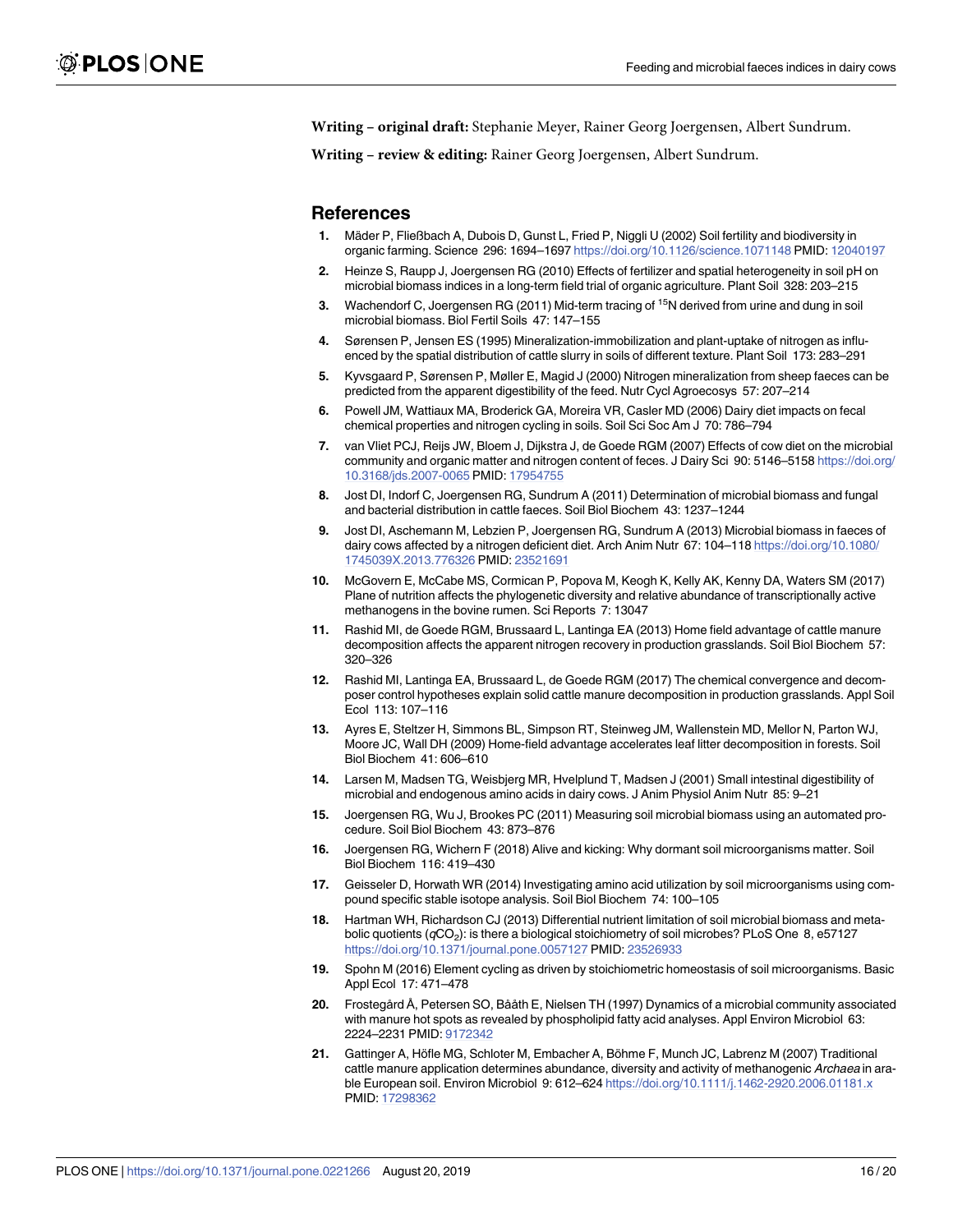- <span id="page-16-0"></span>**[22](#page-1-0).** Jost DI, Joergensen RG, Sundrum A (2013) Effect of cattle faeces with different microbial biomass content on soil properties, gaseous emissions and plant growth. Biol Fertil Soils 49: 61–70
- **[23](#page-1-0).** Yamamoto N, Asano R, Yoshii H, Otawa K, Nakai Y (2011) Archaeal community dynamics and detection of ammonia-oxidizing archaea during composting of cattle manure using culture-independent DNA analysis. Appl Microbiol Biotechnol 90: 1501–1510 <https://doi.org/10.1007/s00253-011-3153-2> PMID: [21336928](http://www.ncbi.nlm.nih.gov/pubmed/21336928)
- **[24](#page-1-0).** Neher DA, Weicht TR, Bates ST, Leff JW, Fierer N (2013) Changes in bacterial and fungal communities across compost recipes, preparation methods, and composting times. PLoS ONE 8: e79512 [https://](https://doi.org/10.1371/journal.pone.0079512) [doi.org/10.1371/journal.pone.0079512](https://doi.org/10.1371/journal.pone.0079512) PMID: [24278144](http://www.ncbi.nlm.nih.gov/pubmed/24278144)
- **[25](#page-1-0).** Zhong XZ, Ma SC, Wang SP, Wang TT, Sun ZY, Tang YQ, Deng Y, Kida K (2018) A comparative study of composting the solid fraction of dairy manure with or without bulking material: performance and microbial community dynamics, Biores Technol 247: 443–452
- **[26](#page-1-0).** Thomas M, Webb M, Ghimire S, Blair A, Olson K, Fenske GJ, Fonder AT, Christopher-Hennings J, Brake D, Scaria J (2017) Metagenomic characterization of the effect of feed additives on the gut microbiome and antibiotic resistome of feedlot cattle. Sci Reports 7: 12257
- **[27](#page-1-0).** Brookes PC, Landman A, Pruden G, Jenkinson DS (1985) Chloroform fumigation and the release of soil nitrogen: a rapid direct extraction method for measuring microbial biomass nitrogen in soil. Soil Biol Biochem 17: 837–842
- **[28](#page-1-0).** Vance ED, Brookes PC, Jenkinson DS (1987) An extraction method for measuring soil microbial biomass C. Soil Biol Biochem 19: 703–707
- **[29](#page-1-0).** Eberhardt U, Apel G, Joergensen RG (1996) Effects of direct chloroform-fumigation on suspended cells of <sup>14</sup>C and <sup>32</sup>P labelled bacteria and fungi. Soil Biol Biochem 28: 677–679
- **[30](#page-1-0).** Guerrero C, Moral R, Go´me I, Zornoza R, Arcenegui V (2007) Microbial biomass and activity of an agricultural soil amended with the solid phase of pig slurries. Biores Technol 98: 3259–3264
- **[31](#page-1-0).** Appuhn A, Joergensen RG (2006) Microbial colonisation of roots as a function of plant species. Soil Biol. Biochem. 38: 1040–1051
- **[32](#page-1-0).** Al-Kindi A, Schlecht E, Schiborra A, Joergensen RG (2016) The effects of quebracho tannin extract (Schinopsis balansae) and activated charcoal on the microbial biomass in goat faeces. Biol Agric Horticult 32: 159–169
- **[33](#page-1-0).** Joergensen RG (2018) Amino sugars as specific indices for fungal and bacterial residues in soil. Biol Fertil Soils 54: 559–568
- **[34](#page-1-0).** McCartney CA, Bull ID, Dewhurst RJ (2014) Using archaeol to investigate the location of methanogens in the ruminant digestive tract. Livestock Sci 164: 39–45
- **[35](#page-1-0).** Görs S, Kuhla B, Krattenmacher N, Thaller G, Metges CC (2016) Technical note: Analytical refinements of the methane indicator archaeol in bovine feces, rumen fluid, and feedstuffs. J Dairy Sci 99: 9313– 9318 <https://doi.org/10.3168/jds.2016-11447> PMID: [27592431](http://www.ncbi.nlm.nih.gov/pubmed/27592431)
- **[36](#page-1-0).** Gill FL, Dewhurst RJ, Evershed RP, McGeough E, O'Kiely P, Pancost RD Bull ID (2011) Analysis of archaeal ether lipids in bovine faeces. Anim Feed Sci Technol 166–167: 87–92
- **[37](#page-1-0).** McCartney CA, Bull ID, Yan T, Dewhurst RJ (2013) Assessment of archaeol as a molecular proxy for methane production in cattle. J Dairy Sci 96: 1211–1217 <https://doi.org/10.3168/jds.2012-6042> PMID: [23261373](http://www.ncbi.nlm.nih.gov/pubmed/23261373)
- **[38](#page-1-0).** Lim KLH, Pancost RD, Hornibrook ERC, Maxfield PJ, Evershed RP (2012) Archaeol: an indicator of methanogenesis in water-saturated soils. Archaea 2012: 896727 <https://doi.org/10.1155/2012/896727> PMID: [23226972](http://www.ncbi.nlm.nih.gov/pubmed/23226972)
- **[39](#page-1-0).** Weete JD, Abril M, Blackwell M (2010) Phylogenetic distribution of fungal sterols. PLoS ONE 5: e10899 <https://doi.org/10.1371/journal.pone.0010899> PMID: [20526375](http://www.ncbi.nlm.nih.gov/pubmed/20526375)
- **[40](#page-1-0).** Hartmann MA (1998) Plant sterols and the membrane environment. Trends Plant Sci 3: 172–175
- **[41](#page-1-0).** Joergensen RG, Wichern F (2008) Quantitative assessment of the fungal contribution to microbial tissue in soil. Soil Biol Biochem 40: 2977–2991
- **[42](#page-2-0).** Althaus B, Papke G, Sundrum A (2013) Technical note: use of near infrared reflectance spectroscopy to assess nitrogen and carbon fractions in dairy cow feces. Anim Feed Sci Tech 185: 53–59
- **[43](#page-3-0).** Wentzel S, Joergensen RG (2016) Quantitative microbial indices in biogas and raw cattle slurries. Engineer Life Sci 16: 231–237
- **[44](#page-3-0).** Appuhn A, Joergensen RG, Raubuch M, Scheller E, Wilke B (2004) The automated determination of glucosamine, galactosamine, muramic acid and mannosamine in soil and root hydrolysates by HPLC. J Plant Nutr Soil Sci 167: 17–21
- **[45](#page-3-0).** Indorf C, Dyckmans J, Khan KS, Joergensen RG (2011) Optimisation of amino sugar quantification by HPLC in soil and plant hydrolysates. Biol Fertil Soils 47: 387–396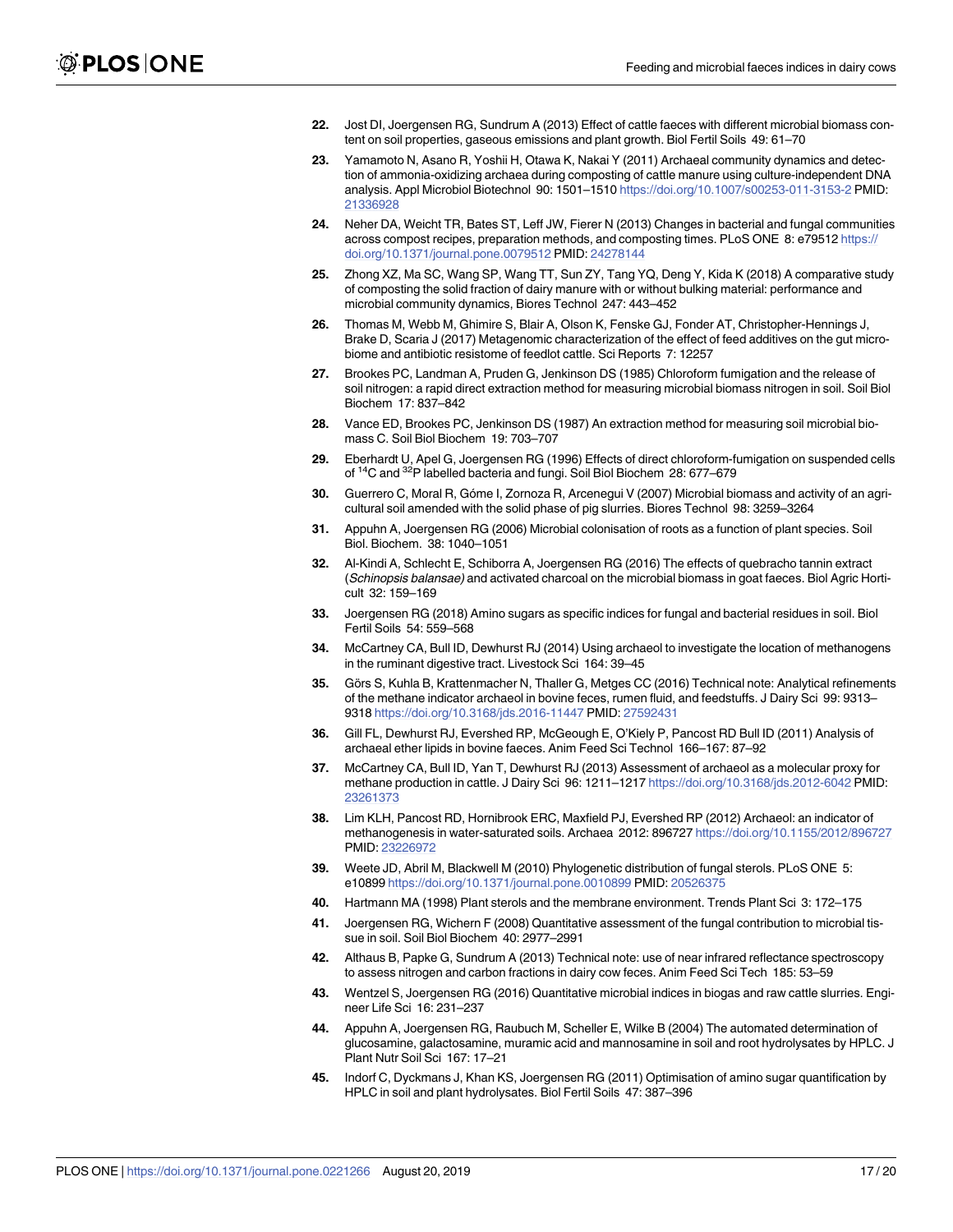- <span id="page-17-0"></span>**[46](#page-4-0).** Engelking B, Flessa H, Joergensen RG (2007) Shifts in amino sugar and ergosterol contents after addition of sucrose and cellulose to soil. Soil Biol Biochem 39: 2111–2118
- **[47](#page-4-0).** Wu J, Joergensen RG, Pommerening B, Chaussod R, Brookes PC (1990) Measurement of soil microbial biomass C by fumigation-extraction—an automated procedure. Soil Biol Biochem 22: 1167–1169
- **[48](#page-4-0).** Joergensen RG (1996) The fumigation-extraction method to estimate soil microbial biomass: calibration of the  $k_{EC}$  value. Soil Biol Biochem 28: 25-31
- **[49](#page-4-0).** Joergensen RG, Mueller T (1996) The fumigation-extraction method to estimate soil microbial biomass: calibration of the  $k_{EN}$  value. Soil Biol Biochem 28: 33-37
- **[50](#page-4-0).** Zelles L, Bai QY (1993) Fractionation of fatty acids derived from soil lipids by solid phase extraction and their quantitative analysis by GC-MS. Soil Biol Biochem 25: 495–507
- **[51](#page-9-0).** Gressley TF, Hall MB, Armentano LE (2011) Ruminant nutrition symposium: productivity, digestion, and health responses to hindgut acidosis in ruminant. Anim Sci 1989: 1120–1130
- **[52](#page-9-0).** Ireland-Perry RL, Stallings CC (1993) Fecal consistency as related to dietary composition in lactating Holstein cows. J Dairy Sci 76: 1074–1082 [https://doi.org/10.3168/jds.S0022-0302\(93\)77436-6](https://doi.org/10.3168/jds.S0022-0302(93)77436-6) PMID: [8387550](http://www.ncbi.nlm.nih.gov/pubmed/8387550)
- **[53](#page-9-0).** Weiss WP, Willett LB, St-Pierre NR, Borger DC, McKelvey TR, Wyatt DJ (2009) Varying forage type, metabolizable protein concentration, and carbohydrate source affects manure excretion, manure ammonia, and nitrogen metabolism of dairy cows. J Dairy Sci 92: 5607–5619 [https://doi.org/10.3168/](https://doi.org/10.3168/jds.2009-2248) [jds.2009-2248](https://doi.org/10.3168/jds.2009-2248) PMID: [19841221](http://www.ncbi.nlm.nih.gov/pubmed/19841221)
- **[54](#page-11-0).** Khan KS, Mack R, Castillo X, Kaiser M, Joergensen RG (2016) Microbial biomass, fungal and bacterial residues and their relationships to the soil organic matter C/N/P/S ratios. Geoderma 271: 115–123
- **[55](#page-11-0).** Joergensen RG, Emmerling C (2006) Methods for evaluating human impact on soil microorganisms based on their activity, biomass, and diversity in agricultural soils. J Plant Nutr Soil Sci 169: 295–309
- **[56](#page-12-0).** Zelles L (1999) Fatty acid patterns of phospholipids and lipopolysaccharides in the characterisation of microbial communities in soil: a review. Biol. Fertil Soils 29: 111–129
- **[57](#page-12-0).** Moore-Kucera J, Dick RP (2008) PLFA profiling of microbial community structure and seasonal shifts in soils of a Douglas-fir chronosequence. Microb Ecol 55: 500–511 [https://doi.org/10.1007/s00248-007-](https://doi.org/10.1007/s00248-007-9295-1) [9295-1](https://doi.org/10.1007/s00248-007-9295-1) PMID: [17786504](http://www.ncbi.nlm.nih.gov/pubmed/17786504)
- **[58](#page-12-0).** Frostegård Å, Tunlid A, Bååth E (2011) Use and misuse of PLFA measurements in soils. Soil Biol Biochem 43: 1621–1625
- **[59](#page-12-0).** Quideau SA, McIntosh ACS, Norris CE, Lloret E, Swallow MJB, Hannam K (2016) Extraction and analysis of microbial phospholipid fatty acids in soils. J Visual Exp 2016: e5436
- **[60](#page-12-0).** Jenkinson DS (1988) The determination of microbial biomass carbon and nitrogen in soil. In: Wilson JR (ed) Advances in nitrogen cycling in agricultural ecosystems. CABI, Wallingford, pp 368–386
- **[61](#page-12-0).** Joergensen RG, Potthoff M (2005) Microbial reaction in activity, biomass, and community structure after long-term continuous mixing of a grassland soil. Soil Biol Biochem 37: 1249–1258
- **[62](#page-12-0).** Greenfield LG (1995) Release of microbial cell N during chloroform fumigation. Soil Biol Biochem 27: 1235–1236
- **[63](#page-12-0).** Peters J, Nitsch M, Kühlmorgen B, Golbik R, Lupas A, Kellermann J, Engelhardt H, Pfander JP, Müller S, Goldie K, Engel A, Stetter KO, Baumeister W (1995) Tetrabrachion: a filamentous archaebacterial surface protein assembly of unusual structure and extreme stability. J Mol Biol 245: 385–401 [https://](https://doi.org/10.1006/jmbi.1994.0032) [doi.org/10.1006/jmbi.1994.0032](https://doi.org/10.1006/jmbi.1994.0032) PMID: [7837271](http://www.ncbi.nlm.nih.gov/pubmed/7837271)
- **[64](#page-12-0).** Niemetz R, Kärcher U, Kandler O, Tindall BJ, König H (1997) The cell wall polymer of the extremely halophilic archaeon Natronococcus occultus. Eur J Biochem 249: 905-911 [https://doi.org/10.1111/j.1432-](https://doi.org/10.1111/j.1432-1033.1997.00905.x) [1033.1997.00905.x](https://doi.org/10.1111/j.1432-1033.1997.00905.x) PMID: [9395342](http://www.ncbi.nlm.nih.gov/pubmed/9395342)
- **[65](#page-12-0).** Ramakrishnan V, Teng Q, Adams MWW (1997) Characterization of UDP amino sugars as major phosphocompounds in the hyperthermophilic archaeon Pyrococcus furiosus. J Bacteriol 179: 1505–1512 <https://doi.org/10.1128/jb.179.5.1505-1512.1997> PMID: [9045806](http://www.ncbi.nlm.nih.gov/pubmed/9045806)
- **[66](#page-12-0).** Maki LR, Picard K (1965) Normal intestinal flora of cattle fed high-roughage rations. J Bacteriol 89: 1244–1249 PMID: [14292993](http://www.ncbi.nlm.nih.gov/pubmed/14292993)
- **[67](#page-12-0).** Jose VL, Appoothy T, More RP, Arun AS (2017) Metagenomic insights into the rumen microbial fibrolytic enzymes in Indian crossbred cattle fed finger millet straw. AMB Expr. 7: 13
- **[68](#page-12-0).** Kala A, Kamra DN, Kumar A, Agarwal N, Chaudhary LC, Joshi CG (2017) Impact of levels of total digestible nutrients on microbiome, enzyme profile and degradation of feeds in buffalo rumen. PLoS ONE 12: e0172051 <https://doi.org/10.1371/journal.pone.0172051> PMID: [28207851](http://www.ncbi.nlm.nih.gov/pubmed/28207851)
- **[69](#page-12-0).** Pitta DW, Indugu N, Kumar S, Vecchiarelli B, Sinha R, Baker LD, Bhukya B, Ferguson JD (2016) Metagenomic assessment of the functional potential of the rumen microbiome in Holstein dairy cows. Anaerobe 38: 50–60 <https://doi.org/10.1016/j.anaerobe.2015.12.003> PMID: [26700882](http://www.ncbi.nlm.nih.gov/pubmed/26700882)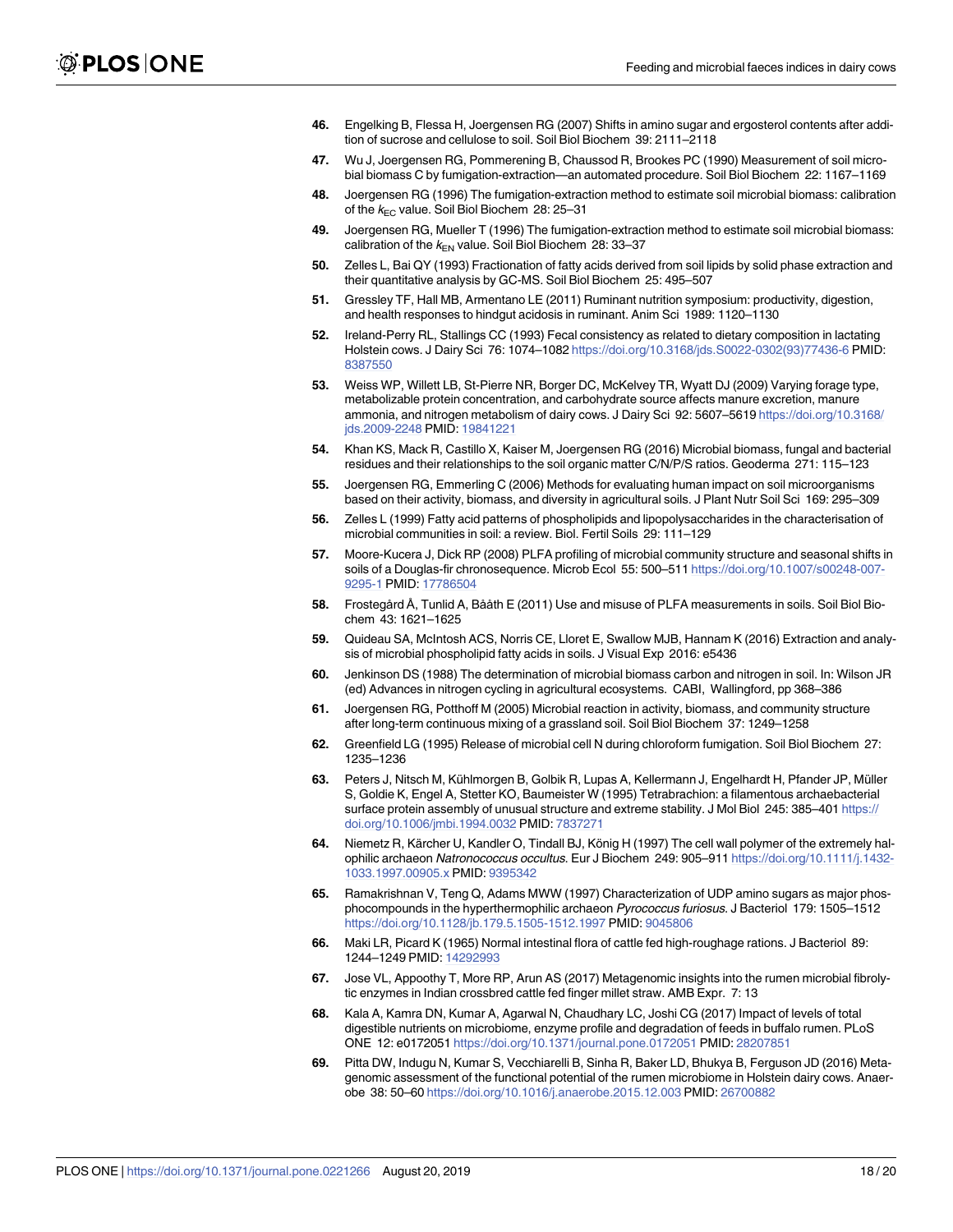- <span id="page-18-0"></span>**[70](#page-12-0).** Partanen K, Jalava T, Valaja J (2007) Effects of a dietary organic acid mixture and of dietary fibre levels on ileal and faecal nutrient apparent digestibility, bacterial nitrogen flow, microbial metabolite concentrations and rate of passage in the digestive tract of pigs. Animal 1: 389–401 [https://doi.org/10.1017/](https://doi.org/10.1017/S1751731107657838) [S1751731107657838](https://doi.org/10.1017/S1751731107657838) PMID: [22444337](http://www.ncbi.nlm.nih.gov/pubmed/22444337)
- **[71](#page-12-0).** Schoenhusen U, Voigt J, Hennig U, Kuhla S, Zitnan R, Souffrant WB (2008) Bacterial D-alanine concentrations as a marker of bacterial nitrogen in the gastrointestinal tract of pigs and cows. Veterin Med 53: 184–192
- **[72](#page-13-0).** Zinn RA, Owens FN (1986) A rapid procedure for purine measurement and its use for estimating net ruminal protein synthesis. Can J Anim Sci. 66: 157–166
- **[73](#page-13-0).** Henderson G, Cox F, Ganesh S, Jonker A, Young W, Global Rumen Census Collaborators, Janssen PH (2015) Rumen microbial community composition varies with diet and host, but a core microbiome is found across a wide geographical range. Sci Reports 5: 14567
- **[74](#page-13-0).** Schwarm A, Schweigel-Röntgen M, Kreuzer M, Ortmann S, Gill F, Kuhla B, Meyer U, Lohölter M, Derno M (2015) Methane emission, digestive characteristics and faecal archaeol in heifers fed diets based on silage from brown midrib maize as compared to conventional maize. Arch Anim Nutri 69: 159–176
- **[75](#page-13-0).** Pancost RD, McClymont EL, Bingham EM, Roberts Z, Charman DJ, Hornibrook ERC, Blundell A, Chambers FM, Lim KLH, Evershed RP (2011) Archaeol as a methanogen biomarker in ombrotrophic bogs. Org Geochem 42: 1279–1287
- **[76](#page-13-0).** Kellermann MY, Yoshinaga MY, Wegener G, Krukenberg V, Hinrichs KU (2016) Tracing the production and fate of individual archaeal intact polar lipids using stable isotope probing. Org Geochem 95: 13–20
- **[77](#page-13-0).** Frey JC, Pell AN, Berthiaume R, Lapierre H, Lee S, Ha JK, Mendell JE, Angert ER (2010) Comparative studies of microbial populations in the rumen, duodenum, ileum and faeces of lactating dairy cows. J Appl Microbiol 108: 1982–1993 <https://doi.org/10.1111/j.1365-2672.2009.04602.x> PMID: [19863686](http://www.ncbi.nlm.nih.gov/pubmed/19863686)
- **[78](#page-13-0).** Griffith GW, Ozkose E, Theodorou MK, Davies DR (2009) Diversity of anaerobic fungal populations in cattle revealed by selective enrichment culture using different carbon sources. Fungal Ecol 2: 87–97
- **[79](#page-13-0).** Aguilera F, Peinado RA, Milla´n C, Ortega JM, Mauricio JC (2006) Relationship between ethanol tolerance, H<sup>+</sup>-ATPase activity and the lipid composition of the plasma membrane in different wine yeast strains. Intern J Food Microbiol 110: 34–42
- **[80](#page-13-0).** Ahmad A, Khan A, Manzoor N, Khan LA (2010) Evolution of ergosterol biosynthesis inhibitors as fungicidal against Candida. Microb Pathogen 48:35–41
- **[81](#page-13-0).** Taniwaki MH, Hocking AD, Pitt JL, Fleet GH (2009) Growth and mycotoxin production by food spoilage fungi under high carbon dioxide and low oxygen atmospheres. Intern J Food Microbiol 132: 100–108
- **[82](#page-13-0).** Weete JD, Fuller MS, Huang MQ, Gandhi S (1989) Fatty acids and sterols of selected hyphochytriomycetes and chytridiomycetes. Experim Mycol 13: 183–195
- **[83](#page-13-0).** Kagami M, von Elert E, Ibelings BW, de Bruin A, van Donk E (2007) The parasitic chytrid, Zygorhizidium, facilitates the growth of the cladoceran zooplankter, Daphnia, in cultures of the inedible alga, Asterionella. Proc Royal Soc B Biol Sci 274: 1561–1566
- **[84](#page-13-0).** Corfield AP, Wagner SA, Clamp JR, Kriaris MS, Hoskins LC (1992) Mucin degradation in the human colon: production of sialidase, sialate O-acetylesterase, N-acetylneuraminate lyase, arylesterase, and glycosulfatase activities by strains of fecal bacteria. Infect Immu 60: 3971–3978
- **[85](#page-13-0).** Macfarlane S, Woodmansey EJ, Macfarlane GT (2005) Colonization of mucin by human intestinal bacteria and establishment of biofilm communities in a two-stage continuous culture system. Appl Environ Microbiol 71: 7483–7492 <https://doi.org/10.1128/AEM.71.11.7483-7492.2005> PMID: [16269790](http://www.ncbi.nlm.nih.gov/pubmed/16269790)
- **[86](#page-13-0).** Turck D, Feste A, Lufschitz CH (1993) Age and diet affect the composition of porcine colonic mucins. Pediatric Res 33: 565–576
- **[87](#page-13-0).** Kraus RJ, Shinnick FL, Marlett JA (1990) Simultaneous determination of neutral and amino sugars in biological materials. J Chromatogr 513: 71–81 [https://doi.org/10.1016/s0021-9673\(01\)89426-7](https://doi.org/10.1016/s0021-9673(01)89426-7) PMID: [2229246](http://www.ncbi.nlm.nih.gov/pubmed/2229246)
- **[88](#page-13-0).** Cabotaje LM, Shinnick FL, Lopez-Guisa JM, Marlet JA (1994) Mucin secretion in germfree rats fed fiber-free and psyllium diets and bacterial mass and carbohydrate fermentation after colonization. Appl Environ Microbiol 60: 1302–1307 PMID: [8017918](http://www.ncbi.nlm.nih.gov/pubmed/8017918)
- **[89](#page-13-0).** Kurasawa S, Haack VS, Merlett JA (2000) Plant residue and bacteria as bases for increased stool weight accompanying consumption of higher dietary fibre diets. J Am Coll Nutr 19: 426–433 PMID: [10963460](http://www.ncbi.nlm.nih.gov/pubmed/10963460)
- **[90](#page-13-0).** Xu R, Hanson SR, Zhang Z, Yang YY, Schultz PG, Wong CH (2004) Site-specific incorporation of the mucin-type N-acetylgalactosamine-α-o-threonine into protein in Escherichia coli. J Am Chem Soc 126: 15654–15655 <https://doi.org/10.1021/ja044711z> PMID: [15571382](http://www.ncbi.nlm.nih.gov/pubmed/15571382)
- **[91](#page-13-0).** Bååth E, Anderson TH (2003) Comparison of soil fungal/bacterial ratios in a pH gradient using physiological and PLFA-based techniques. Soil Biol Biochem 35: 955–963